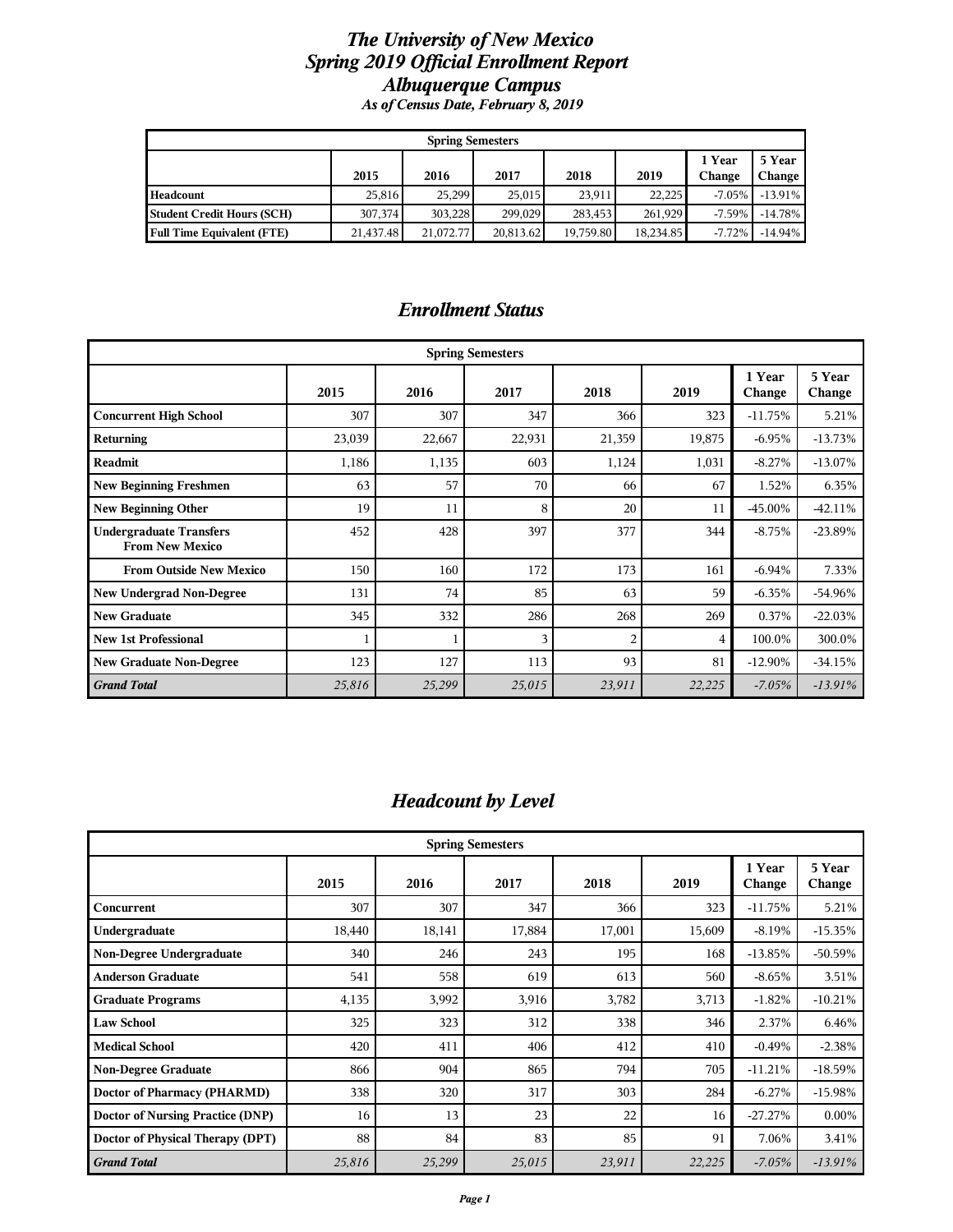# *Student Credit Hours by Level*

|                                         |                                                                              | <b>Spring Semesters</b> |         |         |         |           |           |  |  |  |  |
|-----------------------------------------|------------------------------------------------------------------------------|-------------------------|---------|---------|---------|-----------|-----------|--|--|--|--|
|                                         | 1 Year<br>5 Year<br>2015<br>2016<br>2018<br>2019<br>2017<br>Change<br>Change |                         |         |         |         |           |           |  |  |  |  |
| Concurrent                              | 1,498                                                                        | 1,409                   | 1,584   | 2,068   | 1,505   | $-27.22%$ | 0.47%     |  |  |  |  |
| Undergraduate                           | 246,299                                                                      | 242,553                 | 239,806 | 225,824 | 205,931 | $-8.81%$  | $-16.39%$ |  |  |  |  |
| Non-Degree Undergraduate                | 3,564                                                                        | 2,657                   | 2,393   | 2,015   | 1,663   | $-17.47%$ | $-53.34%$ |  |  |  |  |
| <b>Anderson Graduate</b>                | 4,066                                                                        | 4,214                   | 4,660   | 4,581   | 4,243   | $-7.38%$  | 4.35%     |  |  |  |  |
| <b>Graduate Programs</b>                | 31,274                                                                       | 30,839                  | 30,154  | 28,862  | 28,250  | $-2.12%$  | $-9.67%$  |  |  |  |  |
| <b>Law School</b>                       | 4,409                                                                        | 4,505                   | 4,442   | 4,659   | 4,749   | 1.93%     | 7.71%     |  |  |  |  |
| <b>Medical School</b>                   | 4,892                                                                        | 5,963                   | 5,381   | 5,298   | 6,211   | 17.23%    | 26.96%    |  |  |  |  |
| <b>Non-Degree Graduate</b>              | 3,961                                                                        | 3,971                   | 3,631   | 3,422   | 3,039   | $-11.19%$ | $-23.28%$ |  |  |  |  |
| <b>Doctor of Pharmacy (PHARMD)</b>      | 5,914                                                                        | 5,620                   | 5,366   | 5,144   | 4,691   | $-8.81%$  | $-20.68%$ |  |  |  |  |
| <b>Doctor of Nursing Practice (DNP)</b> | 89                                                                           | 71                      | 146     | 102     | 79      | $-22.55%$ | $-11.24%$ |  |  |  |  |
| Doctor of Physical Therapy (DPT)        | 1,408                                                                        | 1,426                   | 1,466   | 1,478   | 1,568   | 6.09%     | 11.36%    |  |  |  |  |
| <b>Grand Total</b>                      | 307,374                                                                      | 303,228                 | 299,029 | 283,453 | 261,929 | $-7.59%$  | $-14.78%$ |  |  |  |  |

# *Full-Time Equivalent by Level*

|                                         |           | <b>Spring Semesters</b> |           |           |           |                  |                  |
|-----------------------------------------|-----------|-------------------------|-----------|-----------|-----------|------------------|------------------|
|                                         | 2015      | 2016                    | 2017      | 2018      | 2019      | 1 Year<br>Change | 5 Year<br>Change |
| Concurrent                              | 99.87     | 93.93                   | 105.60    | 137.87    | 100.33    | $-27.22%$        | 0.47%            |
| Undergraduate                           | 16,419.93 | 16,170.20               | 15,987.07 | 15,054.93 | 13,728.73 | $-8.81%$         | $-16.39%$        |
| Non-Degree Undergraduate                | 237.60    | 177.13                  | 159.53    | 134.33    | 110.87    | $-17.47%$        | $-53.34%$        |
| <b>Anderson Graduate</b>                | 338.83    | 351.17                  | 388.33    | 381.75    | 353.58    | $-7.38%$         | 4.35%            |
| <b>Graduate Programs</b>                | 2,606.17  | 2,569.92                | 2,512.83  | 2,405.17  | 2,354.17  | $-2.12%$         | $-9.67%$         |
| <b>Law School</b>                       | 367.42    | 375.42                  | 370.17    | 388.25    | 395.75    | 1.93%            | 7.71%            |
| <b>Medical School</b>                   | 420.00    | 411.00                  | 406.00    | 412.00    | 410.00    | $-0.49%$         | $-2.38%$         |
| Non-Degree Graduate                     | 330.08    | 330.92                  | 302.58    | 285.17    | 253.25    | $-11.19%$        | $-23.28%$        |
| Doctor of Pharmacy (PHARMD)             | 492.83    | 468.33                  | 447.17    | 428.67    | 390.92    | $-8.81%$         | $-20.68\%$       |
| <b>Doctor of Nursing Practice (DNP)</b> | 7.42      | 5.92                    | 12.17     | 8.50      | 6.58      | $-22.55%$        | $-11.24%$        |
| Doctor of Physical Therapy (DPT)        | 117.33    | 118.83                  | 122.17    | 123.17    | 130.67    | 6.09%            | 11.36%           |
| <b>Grand Total</b>                      | 21,437.48 | 21,072.77               | 20,813.62 | 19,759.80 | 18,234.85 | $-7.72%$         | $-14.94%$        |

# *Average Student Load*

|                                         |       | <b>Spring Semesters</b> |       |       |       |                  |                  |
|-----------------------------------------|-------|-------------------------|-------|-------|-------|------------------|------------------|
|                                         | 2015  | 2016                    | 2017  | 2018  | 2019  | 1 Year<br>Change | 5 Year<br>Change |
| Concurrent                              | 4.88  | 4.59                    | 4.56  | 5.65  | 4.66  | $-17.54%$        | $-4.51%$         |
| Undergraduate                           | 13.36 | 13.37                   | 13.41 | 13.28 | 13.19 | $-0.68%$         | $-1.23%$         |
| Non-Degree Undergraduate                | 10.48 | 10.80                   | 9.85  | 10.33 | 9.90  | $-4.21%$         | $-5.57%$         |
| <b>Anderson Graduate</b>                | 7.52  | 7.55                    | 7.53  | 7.47  | 7.58  | 1.39%            | 0.81%            |
| <b>Graduate Programs</b>                | 7.56  | 7.73                    | 7.70  | 7.63  | 7.61  | $-0.30%$         | 0.60%            |
| <b>Law School</b>                       | 13.57 | 13.95                   | 14.24 | 13.78 | 13.73 | $-0.43%$         | 1.17%            |
| <b>Medical School</b>                   | 11.65 | 14.51                   | 13.25 | 12.86 | 15.15 | 17.80%           | 30.06%           |
| <b>Non-Degree Graduate</b>              | 4.57  | 4.39                    | 4.20  | 4.31  | 4.31  | 0.02%            | $-5.76%$         |
| <b>Doctor of Pharmacy (PHARMD)</b>      | 17.50 | 17.56                   | 16.93 | 16.98 | 16.52 | $-2.71%$         | $-5.60%$         |
| <b>Doctor of Nursing Practice (DNP)</b> | 5.56  | 5.46                    | 6.35  | 4.64  | 4.94  | 6.50%            | $-11.24%$        |
| Doctor of Physical Therapy (DPT)        | 16.00 | 16.98                   | 17.66 | 17.39 | 17.23 | $-0.91%$         | 7.69%            |
| <b>Grand Total</b>                      | 11.91 | 11.99                   | 11.95 | 11.85 | 11.79 | $-0.58%$         | $-1.02%$         |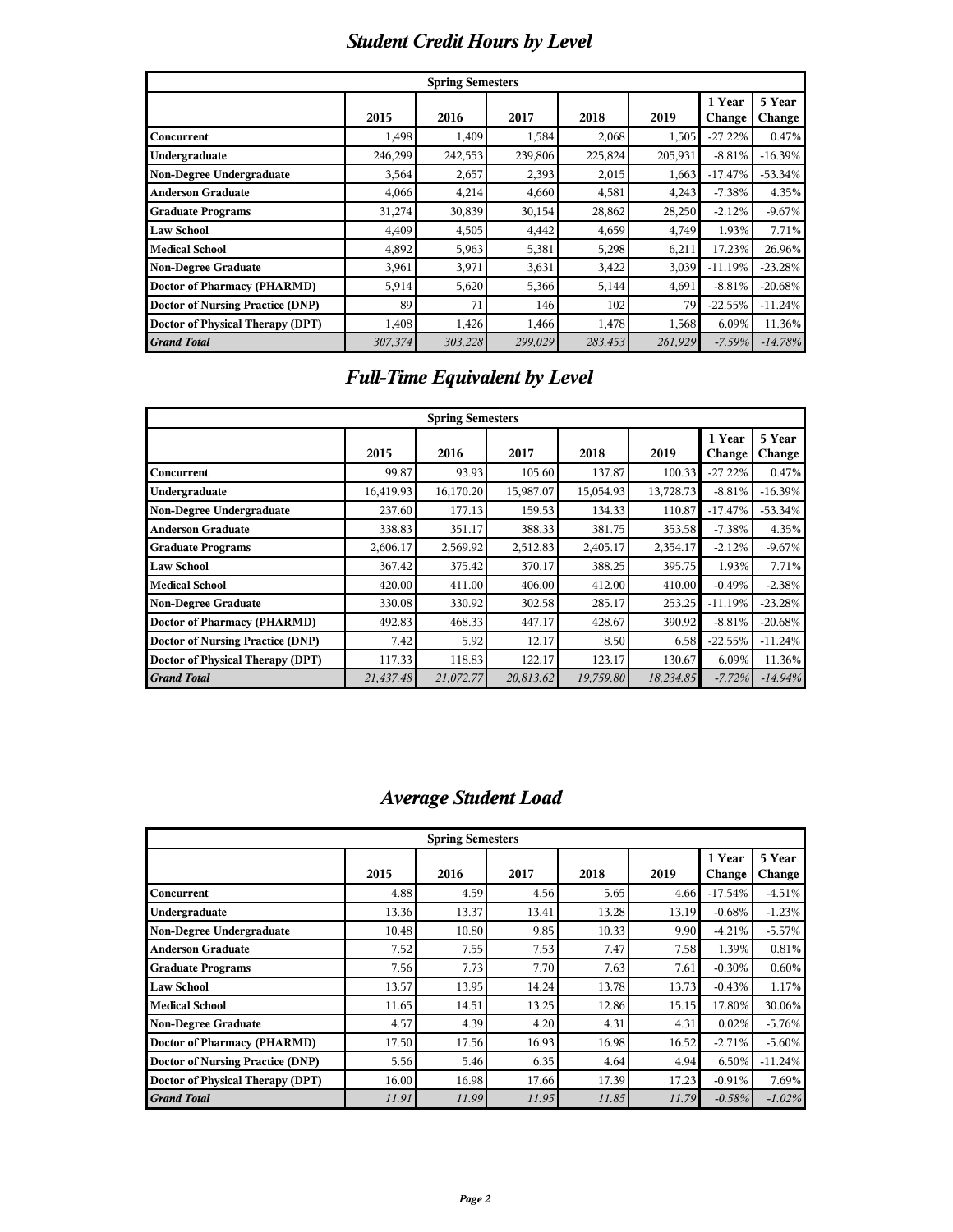# *Headcount by Level and Gender*

|                                         |        | <b>Spring Semesters</b> |           |          |               |        |                  |                  |
|-----------------------------------------|--------|-------------------------|-----------|----------|---------------|--------|------------------|------------------|
|                                         |        | 2015                    | 2016      | 2017     | 2018          | 2019   | 1 Year<br>Change | 5 Year<br>Change |
| Concurrent                              | Male   | 124                     | 132       | 131      | 137           | 147    | 7.30%            | 18.55%           |
|                                         | Female | 183                     | 175       | 216      | 229           | 176    | $-23.14%$        | $-3.83%$         |
|                                         |        | 307                     | 307       | 347      | 366           | 323    | $-11.75%$        | 5.21%            |
| Undergraduate                           | Male   | 8,299                   | 8,116     | 7,941    | 7,422         | 6,787  | $-8.56%$         | $-18.22%$        |
|                                         | Female | 10,141                  | 10,025    | 9,943    | 9,579         | 8,822  | $-7.90\%$        | $-13.01%$        |
|                                         |        | 18,440                  | 18,141    | 17,884   | 17,001        | 15,609 | $-8.19%$         | $-15.35%$        |
| Non-Degree Undergraduate                | Male   | 160                     | 109       | 104      | 88            | 76     | -13.64%          | $-52.50%$        |
|                                         | Female | 180                     | 137       | 139      | 107           | 92     | $-14.02%$        | -48.89%          |
|                                         |        | 340                     | 246       | 243      | 195           | 168    | $-13.85%$        | $-50.59%$        |
| <b>Anderson Graduate</b>                | Male   | 296                     | 295       | 314      | 297           | 269    | $-9.43%$         | $-9.12%$         |
|                                         | Female | 245                     | 263       | 305      | 316           | 291    | $-7.91%$         | 18.78%           |
|                                         |        | 541                     | 558       | 619      | 613           | 560    | $-8.65%$         | 3.51%            |
| <b>Graduate Programs</b>                | Male   | 1,856                   | 1,809     | 1,758    | 1,707         | 1,631  | $-4.45%$         | $-12.12%$        |
|                                         | Female | 2,279                   | 2,183     | 2,158    | 2,075         | 2,082  | 0.34%            | $-8.64%$         |
|                                         |        | 4,135                   | 3,992     | 3,916    | 3,782         | 3,713  | $-1.82%$         | $-10.21%$        |
| <b>Law School</b>                       | Male   | 162                     | 156       | 150      | 152           | 148    | $-2.63%$         | $-8.64%$         |
|                                         | Female | 163                     | 167       | 162      | 186           | 198    | 6.45%            | 21.47%           |
|                                         |        | 325                     | 323       | 312      | 338           | 346    | 2.37%            | 6.46%            |
| <b>Medical School</b>                   | Male   | 199                     | 198       | 206      | 199           | 183    | $-8.04%$         | $-8.04%$         |
|                                         | Female | 221                     | 213       | 200      | 213           | 227    | 6.57%            | 2.71%            |
|                                         |        | 420                     | 411       | 406      | 412           | 410    | $-0.49%$         | $-2.38%$         |
| <b>Non-Degree Graduate</b>              | Male   | 358                     | 365       | 372      | 340           | 330    | $-2.94%$         | $-7.82%$         |
|                                         | Female | 508                     | 539       | 493      | 454           | 375    | $-17.40%$        | $-26.18%$        |
|                                         |        | 866                     | 904       | 865      | 794           | 705    | $-11.21%$        | $-18.59%$        |
| <b>Doctor of Pharmacy (PHARMD)</b>      | Male   | 142                     | 131       | 129      | 126           | 103    | $-18.25%$        | $-27.46%$        |
|                                         | Female | 196                     | 189       | 188      | 177           | 181    | 2.26%            | $-7.65%$         |
|                                         |        | 338                     | 320       | 317      | 303           | 284    | $-6.27%$         | $-15.98%$        |
| <b>Doctor of Nursing Practice (DNP)</b> | Male   | 3                       | $\vert$ 3 | 5        | $\frac{3}{ }$ | 2      | $-33.33%$        | $-33.33\%$       |
|                                         | Female | 13                      | 10        | 18       | 19            | 14     | $-26.32%$        | 7.69%            |
|                                         |        | 16                      | 13        | 23       | $22\,$        | 16     | $-27.27%$        | $0.00\%$         |
| Doctor of Physical Therapy (DPT)        | Male   | 30                      | 35        | 35       | $40\,$        | 42     | 5.00%            | 40.00%           |
|                                         | Female | 58                      | 49        | $\rm 48$ | 45            | 49     | 8.89%            | $-15.52%$        |
|                                         |        | 88                      | 84        | 83       | $85\,$        | 91     | 7.06%            | 3.41%            |
| <b>Grand Total</b>                      | Male   | 11,629                  | 11,349    | 11,145   | 10,511        | 9,718  | $-7.54%$         | $-16.43%$        |
|                                         | Female | 14,187                  | 13,950    | 13,870   | 13,400        | 12,507 | $-6.66%$         | $-11.84%$        |
|                                         |        | 25,816                  | 25,299    | 25,015   | 23,911        | 22,225 | $-7.05%$         | $-13.91%$        |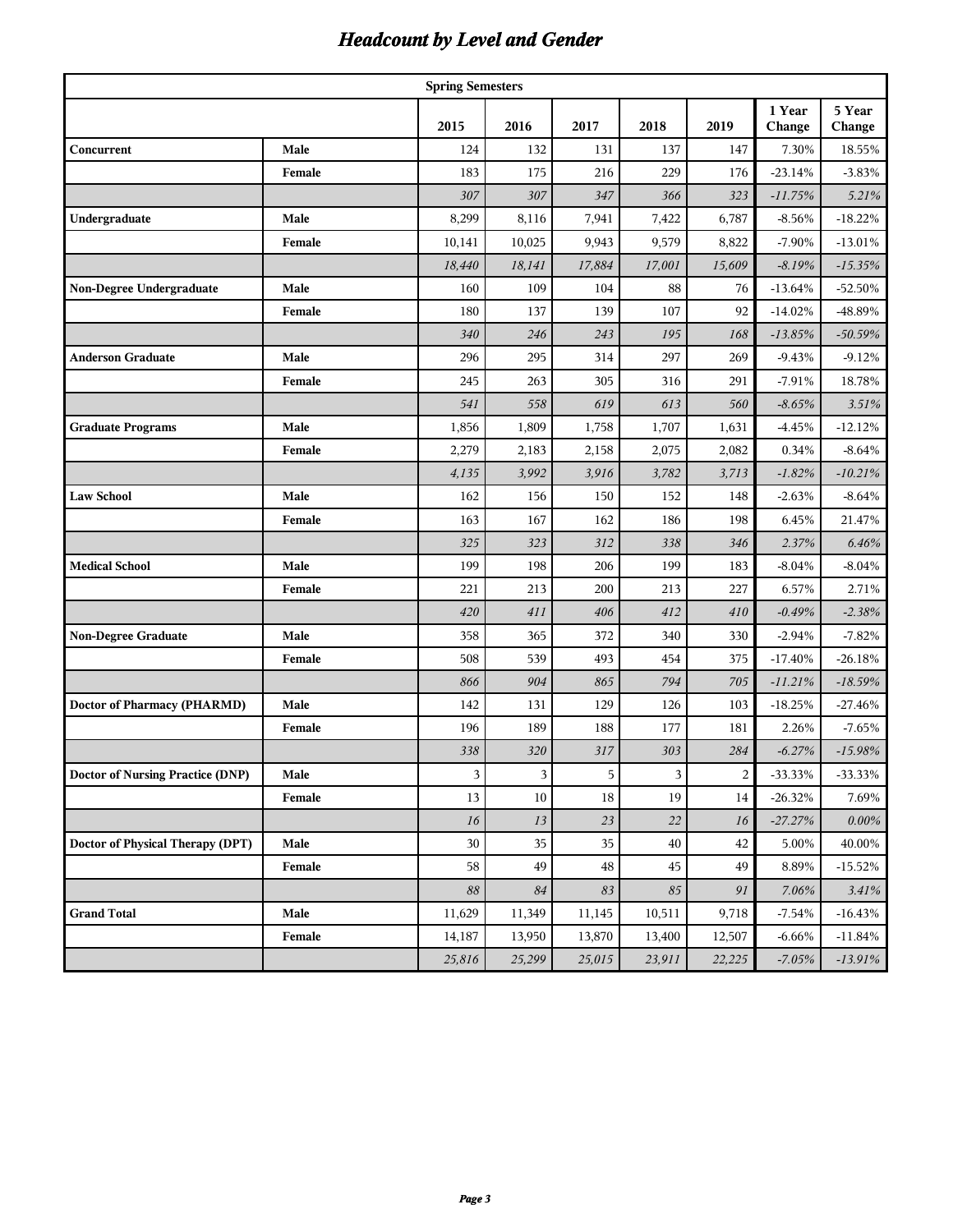# *Headcount by Gender and Load*

| <b>Spring Semesters</b>                 |        |           | 2015                    | 2016           | 2017           | 2018           | 2019           | 1 Year<br>Change | 5 Year<br>Change |
|-----------------------------------------|--------|-----------|-------------------------|----------------|----------------|----------------|----------------|------------------|------------------|
|                                         | Female | Part Time | 179                     | 171            | 214            | 224            | 176            | $-21.43%$        | $-1.68%$         |
| Concurrent                              |        | Full Time | 4                       | $\overline{4}$ | $\overline{2}$ | 5              |                |                  |                  |
|                                         | Male   | Part Time | 119                     | 128            | 126            | 133            | 147            | 10.53%           | 23.53%           |
|                                         |        | Full Time | 5                       | $\overline{4}$ | 5              | $\overline{4}$ |                |                  |                  |
|                                         |        |           | 307                     | 307            | 347            | 366            | 323            | $-11.75%$        | 5.21%            |
| Undergraduate                           | Female | Part Time | 2,287                   | 2,144          | 2,224          | 2,272          | 2,117          | $-6.82%$         | $-7.43%$         |
|                                         |        | Full Time | 7,854                   | 7,881          | 7,719          | 7,307          | 6,705          | $-8.24%$         | $-14.63%$        |
|                                         | Male   | Part Time | 1,735                   | 1,733          | 1,672          | 1,583          | 1,518          | $-4.11%$         | $-12.51%$        |
|                                         |        | Full Time | 6,564                   | 6,383          | 6,269          | 5,839          | 5,269          | $-9.76%$         | $-19.73%$        |
|                                         |        |           | 18,440                  | 18,141         | 17,884         | 17,001         | 15,609         | $-8.19%$         | $-15.35%$        |
| Non-Degree Undergraduate                | Female | Part Time | 59                      | 46             | 65             | 36             | 38             | 5.56%            | $-35.59%$        |
|                                         |        | Full Time | 121                     | 91             | 74             | 71             | 54             | $-23.94%$        | $-55.37%$        |
|                                         | Male   | Part Time | 54                      | 41             | 41             | 33             | 37             | 12.12%           | $-31.48%$        |
|                                         |        | Full Time | 106                     | 68             | 63             | 55             | 39             | -29.09%          | $-63.21%$        |
|                                         |        |           | 340                     | 246            | 243            | 195            | 168            | $-13.85%$        | $-50.59%$        |
| <b>Anderson Graduate</b>                | Female | Part Time | 163                     | 158            | 187            | 204            | 171            | $-16.18%$        | 4.91%            |
|                                         |        | Full Time | 82                      | 105            | 118            | 112            | 120            | 7.14%            | 46.34%           |
|                                         | Male   | Part Time | 166                     | 161            | 171            | 154            | 155            | 0.65%            | $-6.63%$         |
|                                         |        | Full Time | 130                     | 134            | 143            | 143            | 114            | $-20.28%$        | $-12.31%$        |
|                                         |        |           | 541                     | 558            | 619            | 613            | 560            | $-8.65%$         | 3.51%            |
| <b>Graduate Programs</b>                | Female | Part Time | 1,296                   | 1,258          | 1,231          | 1,180          | 1,202          | 1.86%            | $-7.25%$         |
|                                         |        | Full Time | 983                     | 925            | 927            | 895            | 880            | $-1.68%$         | $-10.48%$        |
|                                         | Male   | Part Time | 931                     | 911            | 947            | 951            | 866            | $-8.94%$         | $-6.98%$         |
|                                         |        | Full Time | 925                     | 898            | 811            | 756            | 765            | 1.19%            | $-17.30%$        |
|                                         |        |           | 4,135                   | 3,992          | 3,916          | 3,782          | 3,713          | $-1.82%$         | $-10.21%$        |
| <b>Law School</b>                       | Female | Part Time | 7                       | 8              | 3              | 14             | 18             | 28.57%           | 157.1%           |
|                                         |        | Full Time | 156                     | 159            | 159            | 172            | 180            | 4.65%            | 15.38%           |
|                                         | Male   | Part Time | 16                      | 5              | 3              | 6              | 6              | 0.00%            | $-62.50\%$       |
|                                         |        | Full Time | 146                     | 151            | 147            | 146            | 142            | $-2.74%$         | $-2.74%$         |
|                                         |        |           | 325                     | 323            | 312            | 338            | 346            | 2.37%            | 6.46%            |
| <b>Medical School</b>                   | Female | Full Time | 221                     | 213            | 200            | 213            | 227            | 6.57%            | 2.71%            |
|                                         | Male   | Full Time | 199                     | 198            | 206            | 199            | 183            | $-8.04%$         | $-8.04%$         |
|                                         |        |           | 420                     | 411            | 406            | 412            | 410            | $-0.49%$         | $-2.38%$         |
| <b>Non-Degree Graduate</b>              | Female | Part Time | 462                     | 487            | 457            | 421            | 342            | $-18.76%$        | $-25.97%$        |
|                                         |        | Full Time | 46                      | 52             | 36             | 33             | 33             | 0.00%            | $-28.26%$        |
|                                         | Male   | Part Time | 323                     | 327            | 342            | 306            | 305            | $-0.33%$         | $-5.57%$         |
|                                         |        | Full Time | 35                      | 38             | 30             | 34             | 25             | $-26.47%$        | $-28.57%$        |
|                                         |        |           | 866                     | 904            | 865            | 794            | 705            | $-11.21%$        | $-18.59%$        |
| Doctor of Pharmacy (PHARMD)             | Female | Part Time | $\mathbf{1}$            | $\mathbf{1}$   |                | $\mathbf{1}$   | $\mathbf{1}$   | 0.00%            | 0.00%            |
|                                         |        | Full Time | 195                     | 188            | 188            | 176            | 180            | 2.27%            | $-7.69%$         |
|                                         | Male   | Part Time | $\overline{\mathbf{c}}$ | $\overline{4}$ | 3              | 1              |                |                  |                  |
|                                         |        | Full Time | 140                     | 127            | 126            | 125            | 103            | $-17.60%$        | $-26.43%$        |
|                                         |        |           | 338                     | 320            | 317            | 303            | 284            | $-6.27%$         | $-15.98%$        |
| <b>Doctor of Nursing Practice (DNP)</b> | Female | Part Time | 13                      | 10             | 18             | 19             | 14             | $-26.32%$        | 7.69%            |
|                                         | Male   | Part Time | 3                       | 3              | 5              | 3              | $\overline{2}$ | $-33.33%$        | $-33.33%$        |
|                                         |        |           | 16                      | 13             | 23             | 22             | 16             | $-27.27%$        | $0.00\%$         |
| Doctor of Physical Therapy (DPT)        | Female | Full Time | 58                      | 49             | 48             | 45             | 49             | 8.89%            | $-15.52%$        |
|                                         | Male   | Part Time |                         |                |                |                | $\,1$          |                  |                  |
|                                         |        | Full Time | 30                      | 35             | 35             | 40             | 41             | 2.50%            | 36.67%           |
|                                         |        |           | $88\,$                  | 84             | 83             | 85             | 91             | 7.06%            | 3.41%            |
| <b>Grand Total</b>                      | Female | Part Time | 4,467                   | 4,283          | 4,399          | 4,371          | 4,079          | $-6.68%$         | $-8.69%$         |
|                                         |        | Full Time | 9,720                   | 9,667          | 9,471          | 9,029          | 8,428          | $-6.66%$         | $-13.29%$        |
|                                         | Male   | Part Time | 3,349                   | 3,313          | 3,310          | 3,170          | 3,037          | $-4.20%$         | $-9.32%$         |
|                                         |        | Full Time | 8,280                   | 8,036          | 7,835          | 7,341          | 6,681          | $-8.99%$         | $-19.31%$        |
|                                         |        |           | 25,816                  | 25,299         | 25,015         | 23,911         | 22,225         | $-7.05%$         | $-13.91%$        |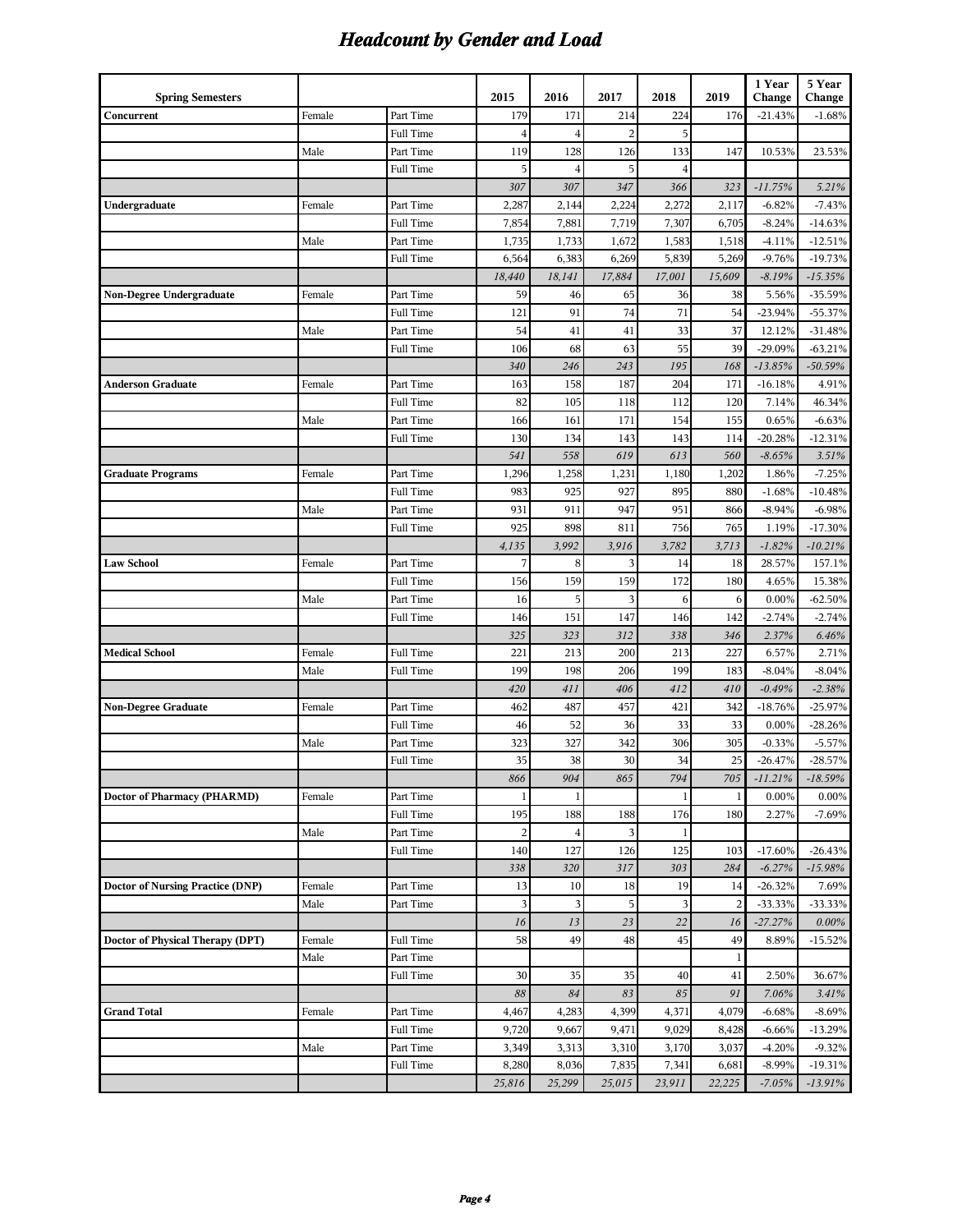# *Headcount by Level and Classification*

|                                         | <b>Spring Semesters</b>     |        |        |        |        |                |                  |                  |  |  |
|-----------------------------------------|-----------------------------|--------|--------|--------|--------|----------------|------------------|------------------|--|--|
|                                         |                             | 2015   | 2016   | 2017   | 2018   | 2019           | 1 Year<br>Change | 5 Year<br>Change |  |  |
| Concurrent                              | <b>High School Student</b>  | 307    | 307    | 347    | 366    | 323            | $-11.75%$        | 5.21%            |  |  |
|                                         |                             | 307    | 307    | 347    | 366    | 323            | $-11.75%$        | 5.21%            |  |  |
| Undergraduate                           | <b>Senior</b>               | 7,714  | 7,692  | 7,789  | 7,430  | 7,021          | $-5.50%$         | $-8.98%$         |  |  |
|                                         | Junior                      | 4,430  | 4,438  | 4,141  | 4,081  | 3,868          | $-5.22%$         | $-12.69%$        |  |  |
|                                         | Sophomore                   | 3,795  | 3,472  | 3,481  | 3,306  | 2,892          | $-12.52%$        | $-23.79%$        |  |  |
|                                         | Freshmen                    | 2,501  | 2,539  | 2,473  | 2,184  | 1,826          | $-16.39%$        | $-26.99%$        |  |  |
|                                         | <b>Special Graduate</b>     |        |        |        |        | $\overline{2}$ |                  |                  |  |  |
|                                         |                             | 18,440 | 18,141 | 17,884 | 17,001 | 15,609         | $-8.19%$         | $-15.35%$        |  |  |
| Non-Degree Undergraduate                | Undergraduate<br>Non-Degree | 340    | 246    | 243    | 195    | 168            | $-13.85%$        | $-50.59%$        |  |  |
|                                         |                             | 340    | 246    | 243    | 195    | 168            | $-13.85%$        | $-50.59%$        |  |  |
| <b>Anderson Graduate</b>                | <b>Master</b>               | 536    | 555    | 611    | 607    | 552            | $-9.06%$         | 2.99%            |  |  |
|                                         | <b>Special Graduate</b>     | 5      | 3      | 8      | 6      | 8              | 33.33%           | 60.00%           |  |  |
|                                         |                             | 541    | 558    | 619    | 613    | 560            | $-8.65%$         | 3.51%            |  |  |
| <b>Graduate Programs</b>                | <b>Master</b>               | 2,386  | 2,258  | 2,153  | 2,086  | 2,043          | $-2.06%$         | $-14.38%$        |  |  |
|                                         | <b>Special Graduate</b>     | 67     | 109    | 116    | 102    | 99             | $-2.94%$         | 47.76%           |  |  |
|                                         | <b>Doctoral</b>             | 1,658  | 1,613  | 1,636  | 1,575  | 1,549          | $-1.65%$         | $-6.57%$         |  |  |
|                                         | <b>Grad Certificates</b>    | 24     | 12     | 11     | 19     | 22             | 15.79%           | $-8.33%$         |  |  |
|                                         |                             | 4,135  | 3,992  | 3,916  | 3,782  | 3,713          | $-1.82%$         | $-10.21%$        |  |  |
| <b>Law School</b>                       | <b>Master</b>               |        |        |        | 10     | 16             | 60.00%           |                  |  |  |
|                                         | Professional                | 325    | 323    | 312    | 328    | 330            | 0.61%            | 1.54%            |  |  |
|                                         |                             | 325    | 323    | 312    | 338    | 346            | 2.37%            | 6.46%            |  |  |
| <b>Medical School</b>                   | Professional                | 420    | 411    | 406    | 412    | 410            | $-0.49%$         | $-2.38%$         |  |  |
|                                         |                             | 420    | 411    | 406    | 412    | 410            | $-0.49%$         | $-2.38%$         |  |  |
| <b>Non-Degree Graduate</b>              | <b>Graduate Non-Degree</b>  | 866    | 904    | 865    | 794    | 705            | $-11.21%$        | $-18.59%$        |  |  |
|                                         |                             | 866    | 904    | 865    | 794    | 705            | $-11.21%$        | $-18.59%$        |  |  |
| Doctor of Pharmacy (PHARMD)             | Professional                | 338    | 320    | 317    | 303    | 284            | $-6.27%$         | $-15.98%$        |  |  |
|                                         |                             | 338    | 320    | 317    | 303    | 284            | $-6.27%$         | $-15.98%$        |  |  |
| <b>Doctor of Nursing Practice (DNP)</b> | Professional                | 16     | 13     | 23     | 22     | 16             | $-27.27%$        | $0.00\%$         |  |  |
|                                         |                             | 16     | $13\,$ | 23     | $22\,$ | 16             | $-27.27%$        | $0.00\%$         |  |  |
| Doctor of Physical Therapy (DPT)        | Professional                | 88     | 84     | 83     | 85     | 91             | 7.06%            | 3.41%            |  |  |
|                                         |                             | 88     | 84     | 83     | 85     | 91             | 7.06%            | 3.41%            |  |  |
| <b>Grand Total</b>                      |                             | 25,816 | 25,299 | 25,015 | 23,911 | 22,225         | $-7.05%$         | $-13.91%$        |  |  |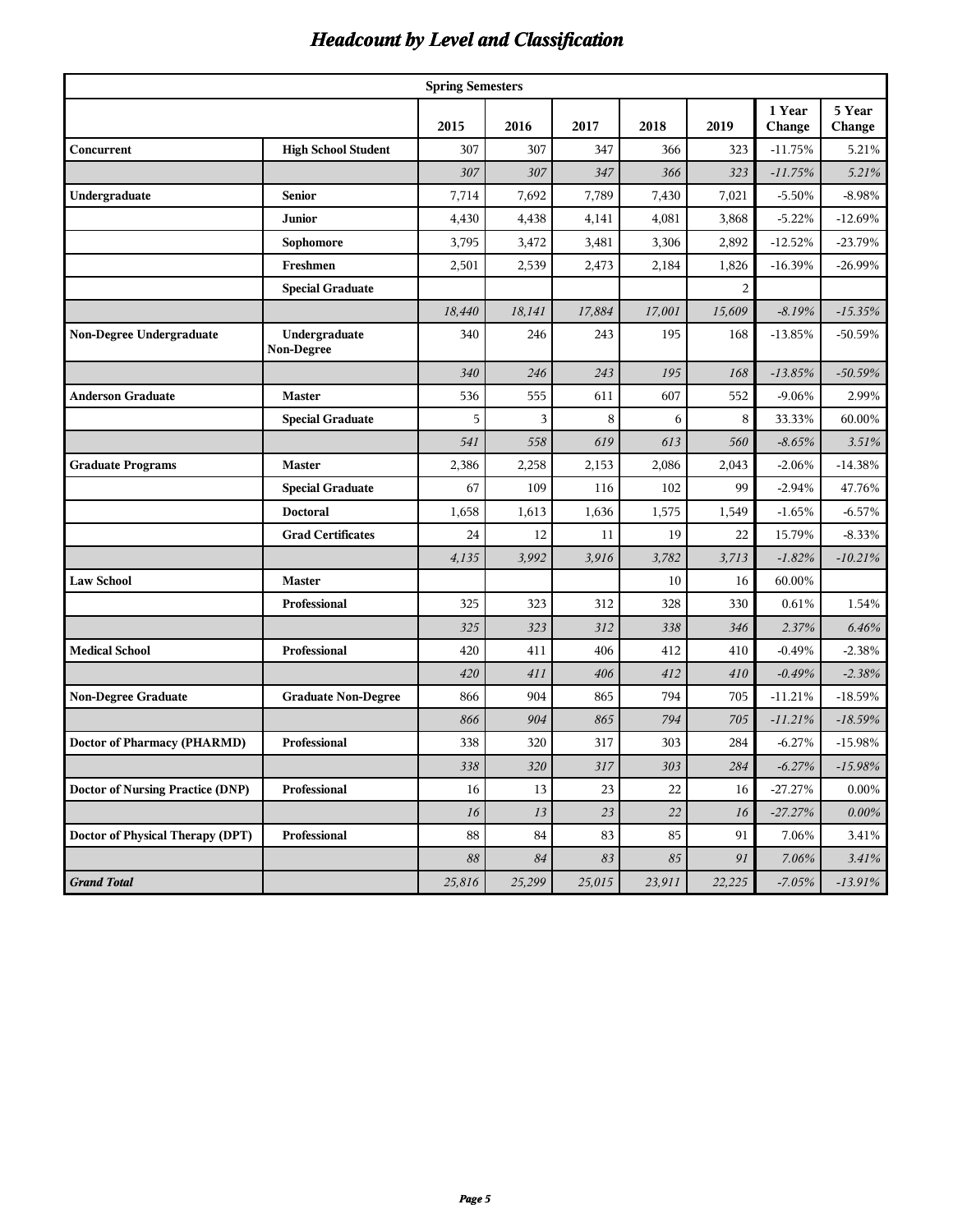#### *FTE by Level and Classification*

|                                         |                                    | <b>Spring Semesters</b> |           |           |           |           |                  |                  |
|-----------------------------------------|------------------------------------|-------------------------|-----------|-----------|-----------|-----------|------------------|------------------|
|                                         |                                    | 2015                    | 2016      | 2017      | 2018      | 2019      | 1 Year<br>Change | 5 Year<br>Change |
| Concurrent                              | <b>High School Student</b>         | 99.87                   | 93.93     | 105.60    | 137.87    | 100.33    | $-27.22%$        | 0.47%            |
|                                         |                                    | 99.87                   | 93.93     | 105.60    | 137.87    | 100.33    | $-27.22%$        | 0.47%            |
| Undergraduate                           | <b>Senior</b>                      | 6,430.93                | 6,396.40  | 6,454.20  | 6,044.27  | 5,694.27  | $-5.79%$         | $-11.46%$        |
|                                         | Junior                             | 3,932.60                | 3,968.33  | 3,728.60  | 3,690.93  | 3,480.33  | $-5.71%$         | $-11.50%$        |
|                                         | Sophomore                          | 3,571.00                | 3,275.73  | 3,326.20  | 3,144.60  | 2,743.47  | $-12.76%$        | $-23.17%$        |
|                                         | Freshmen                           | 2,485.40                | 2,529.73  | 2,478.07  | 2,175.13  | 1,809.87  | $-16.79%$        | $-27.18%$        |
|                                         | <b>Special Graduate</b>            |                         |           |           |           | 0.80      |                  |                  |
|                                         |                                    | 16,419.93               | 16,170.20 | 15,987.07 | 15,054.93 | 13,728.73 | $-8.81%$         | $-16.39%$        |
| Non-Degree Undergraduate                | Undergraduate<br><b>Non-Degree</b> | 237.60                  | 177.13    | 159.53    | 134.33    | 110.87    | $-17.47%$        | $-53.34%$        |
|                                         |                                    | 237.60                  | 177.13    | 159.53    | 134.33    | 110.87    | $-17.47%$        | $-53.34%$        |
| Anderson Graduate                       | <b>Master</b>                      | 335.83                  | 349.67    | 384.83    | 379.50    | 351.33    | $-7.42%$         | 4.62%            |
|                                         | <b>Special Graduate</b>            | 3.00                    | 1.50      | 3.50      | 2.25      | 2.25      | $0.00\%$         | $-25.00\%$       |
|                                         |                                    | 338.83                  | 351.17    | 388.33    | 381.75    | 353.58    | $-7.38%$         | 4.35%            |
| <b>Graduate Programs</b>                | <b>Master</b>                      | 1,495.08                | 1,448.17  | 1,396.75  | 1,367.92  | 1,346.17  | $-1.59%$         | $-9.96%$         |
|                                         | <b>Special Graduate</b>            | 32.83                   | 62.67     | 62.00     | 53.67     | 51.58     | $-3.88%$         | 57.11%           |
|                                         | <b>Doctoral</b>                    | 1,069.00                | 1,054.50  | 1,048.75  | 975.25    | 947.33    | $-2.86%$         | $-11.38%$        |
|                                         | <b>Grad Certificates</b>           | 9.25                    | 4.58      | 5.33      | 8.33      | 9.08      | 9.00%            | $-1.80%$         |
|                                         |                                    | 2,606.17                | 2,569.92  | 2,512.83  | 2,405.17  | 2,354.17  | $-2.12%$         | $-9.67%$         |
| <b>Law School</b>                       | <b>Master</b>                      |                         |           |           | 4.58      | 7.50      | 63.64%           |                  |
|                                         | Professional                       | 367.42                  | 375.42    | 370.17    | 383.67    | 388.25    | 1.19%            | 5.67%            |
|                                         |                                    | 367.42                  | 375.42    | 370.17    | 388.25    | 395.75    | 1.93%            | 7.71%            |
| <b>Medical School</b>                   | Professional                       | 420.00                  | 411.00    | 406.00    | 412.00    | 410.00    | $-0.49%$         | $-2.38%$         |
|                                         |                                    | 420.00                  | 411.00    | 406.00    | 412.00    | 410.00    | $-0.49%$         | $-2.38%$         |
| <b>Non-Degree Graduate</b>              | <b>Graduate Non-Degree</b>         | 330.08                  | 330.92    | 302.58    | 285.17    | 253.25    | $-11.19%$        | $-23.28%$        |
|                                         |                                    | 330.08                  | 330.92    | 302.58    | 285.17    | 253.25    | $-11.19%$        | $-23.28%$        |
| <b>Doctor of Pharmacy (PHARMD)</b>      | Professional                       | 492.83                  | 468.33    | 447.17    | 428.67    | 390.92    | $-8.81%$         | $-20.68%$        |
|                                         |                                    | 492.83                  | 468.33    | 447.17    | 428.67    | 390.92    | $-8.81%$         | $-20.68%$        |
| <b>Doctor of Nursing Practice (DNP)</b> | Professional                       | 7.42                    | 5.92      | 12.17     | 8.50      | 6.58      | $-22.55%$        | $-11.24%$        |
|                                         |                                    | 7.42                    | 5.92      | 12.17     | 8.50      | 6.58      | $-22.55%$        | $-11.24%$        |
| Doctor of Physical Therapy (DPT)        | Professional                       | 117.33                  | 118.83    | 122.17    | 123.17    | 130.67    | 6.09%            | 11.36%           |
|                                         |                                    | 117.33                  | 118.83    | 122.17    | 123.17    | 130.67    | 6.09%            | 11.36%           |
| <b>Grand Total</b>                      |                                    | 21,437.48               | 21,072.77 | 20,813.62 | 19,759.80 | 18,234.85 | $-7.72%$         | $-14.94%$        |

#### *CNM and Branch Transfers to Albuquerque Campus*

| <b>Spring Semesters</b>           |      |      |      |      |      |  |  |  |  |  |
|-----------------------------------|------|------|------|------|------|--|--|--|--|--|
|                                   | 2015 | 2016 | 2017 | 2018 | 2019 |  |  |  |  |  |
| <b>CNM</b> Transfer               | 317  | 274  | 263  | 238  | 252  |  |  |  |  |  |
| <b>Gallup Branch Transfer</b>     | 51   | 43   | 35   | 36   | 43   |  |  |  |  |  |
| <b>Los Alamos Branch Transfer</b> | 17   | 22   | 30   | 26   | 34   |  |  |  |  |  |
| <b>Taos Branch Transfer</b>       | 20   | 23   | 25   | 27   | 19   |  |  |  |  |  |
| Valencia Branch Transfer          | 41   | 44   | 48   | 43   | 42   |  |  |  |  |  |

 *Note: Branch Transfers are students enrolled exclusively at Main Campus this semester who have previously attended exclusively at a UNM branch.*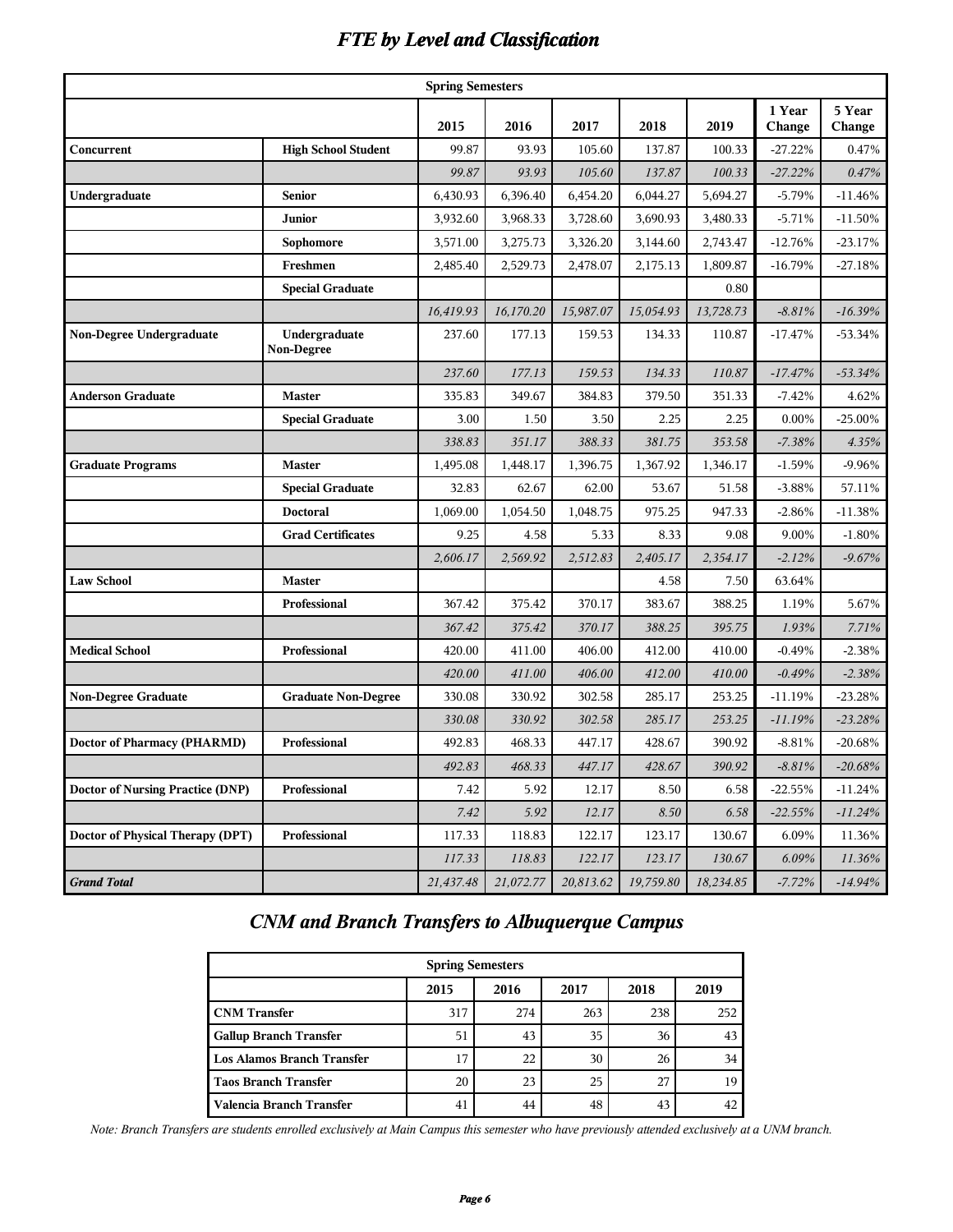# *Headcount by Level and Load*

|                                    |                  | <b>Spring Semesters</b> |          |        |                |                  |                  |                  |
|------------------------------------|------------------|-------------------------|----------|--------|----------------|------------------|------------------|------------------|
|                                    |                  | 2015                    | 2016     | 2017   | 2018           | 2019             | 1 Year<br>Change | 5 Year<br>Change |
| Concurrent                         | <b>Part Time</b> | 298                     | 299      | 340    | 357            | 323              | $-9.52%$         | 8.39%            |
|                                    | <b>Full Time</b> | 9                       | 8        | 7      | 9              |                  |                  |                  |
|                                    |                  | 307                     | 307      | 347    | 366            | 323              | $-11.75%$        | 5.21%            |
| Undergraduate                      | <b>Part Time</b> | 4,022                   | 3,877    | 3,896  | 3,855          | 3,635            | $-5.71%$         | $-9.62%$         |
|                                    | <b>Full Time</b> | 14,418                  | 14,264   | 13,988 | 13,146         | 11,974           | $-8.92%$         | $-16.95%$        |
|                                    |                  | 18,440                  | 18,141   | 17,884 | 17,001         | 15,609           | $-8.19%$         | $-15.35%$        |
| Non-Degree Undergraduate           | <b>Part Time</b> | 113                     | 87       | 106    | 69             | 75               | 8.70%            | $-33.63%$        |
|                                    | <b>Full Time</b> | 227                     | 159      | 137    | 126            | 93               | $-26.19%$        | -59.03%          |
|                                    |                  | 340                     | 246      | 243    | 195            | 168              | $-13.85%$        | $-50.59%$        |
| <b>Anderson Graduate</b>           | <b>Part Time</b> | 329                     | 319      | 358    | 358            | 326              | $-8.94%$         | $-0.91%$         |
|                                    | <b>Full Time</b> | 212                     | 239      | 261    | 255            | 234              | $-8.24%$         | 10.38%           |
|                                    |                  | 541                     | 558      | 619    | 613            | 560              | $-8.65%$         | 3.51%            |
| <b>Graduate Programs</b>           | <b>Part Time</b> | 2,227                   | 2,169    | 2,178  | 2,131          | 2,068            | $-2.96%$         | $-7.14%$         |
|                                    | <b>Full Time</b> | 1,908                   | 1,823    | 1,738  | 1,651          | 1,645            | $-0.36%$         | $-13.78%$        |
|                                    |                  | 4,135                   | 3,992    | 3,916  | 3,782          | 3,713            | $-1.82%$         | $-10.21%$        |
| <b>Law School</b>                  | <b>Part Time</b> | 23                      | 13       | 6      | 20             | 24               | 20.00%           | 4.35%            |
|                                    | <b>Full Time</b> | 302                     | 310      | 306    | 318            | 322              | 1.26%            | 6.62%            |
|                                    |                  | 325                     | 323      | 312    | 338            | 346              | 2.37%            | 6.46%            |
| <b>Medical School</b>              | <b>Part Time</b> |                         |          |        |                |                  |                  |                  |
|                                    | <b>Full Time</b> | 420                     | 411      | 406    | 412            | 410              | $-0.49%$         | $-2.38%$         |
|                                    |                  | 420                     | 411      | 406    | 412            | 410              | $-0.49%$         | $-2.38%$         |
| <b>Non-Degree Graduate</b>         | <b>Part Time</b> | 785                     | 814      | 799    | 727            | 647              | $-11.00\%$       | $-17.58%$        |
|                                    | <b>Full Time</b> | 81                      | 90       | 66     | 67             | 58               | $-13.43%$        | $-28.40%$        |
|                                    |                  | 866                     | 904      | 865    | 794            | 705              | $-11.21%$        | $-18.59%$        |
| <b>Doctor of Pharmacy (PHARMD)</b> | <b>Part Time</b> | 3                       | 5        | 3      | $\overline{2}$ | $\mathbf{1}$     | $-50.00\%$       | $-66.67%$        |
|                                    | <b>Full Time</b> | 335                     | 315      | 314    | 301            | 283              | $-5.98%$         | $-15.52%$        |
|                                    |                  | 338                     | 320      | 317    | 303            | 284              | -6.27%           | $-15.98%$        |
| Doctor of Nursing Practice (DNP)   | Part Time        | 16                      | 13       | 23     | 22             | 16               | $-27.27\%$       | $0.00\%$         |
|                                    | <b>Full Time</b> |                         |          |        |                |                  |                  |                  |
|                                    |                  | $16$                    | 13       | 23     | $22\,$         | 16               | $-27.27%$        | $0.00\%$         |
| Doctor of Physical Therapy (DPT)   | <b>Part Time</b> |                         |          |        |                | $\mathbf{1}$     |                  |                  |
|                                    | <b>Full Time</b> | 88                      | 84       | 83     | 85             | 90               | 5.88%            | 2.27%            |
|                                    |                  | 88                      | $\it 84$ | 83     | $85\,$         | $\mathfrak{g}_I$ | 7.06%            | 3.41%            |
| <b>Grand Total</b>                 | Part Time        | 7,816                   | 7,596    | 7,709  | 7,541          | 7,116            | $-5.64%$         | $-8.96\%$        |
|                                    | <b>Full Time</b> | 18,000                  | 17,703   | 17,306 | 16,370         | 15,109           | $-7.70%$         | $-16.06\%$       |
|                                    |                  | 25,816                  | 25,299   | 25,015 | 23,911         | 22,225           | $-7.05%$         | $-13.91%$        |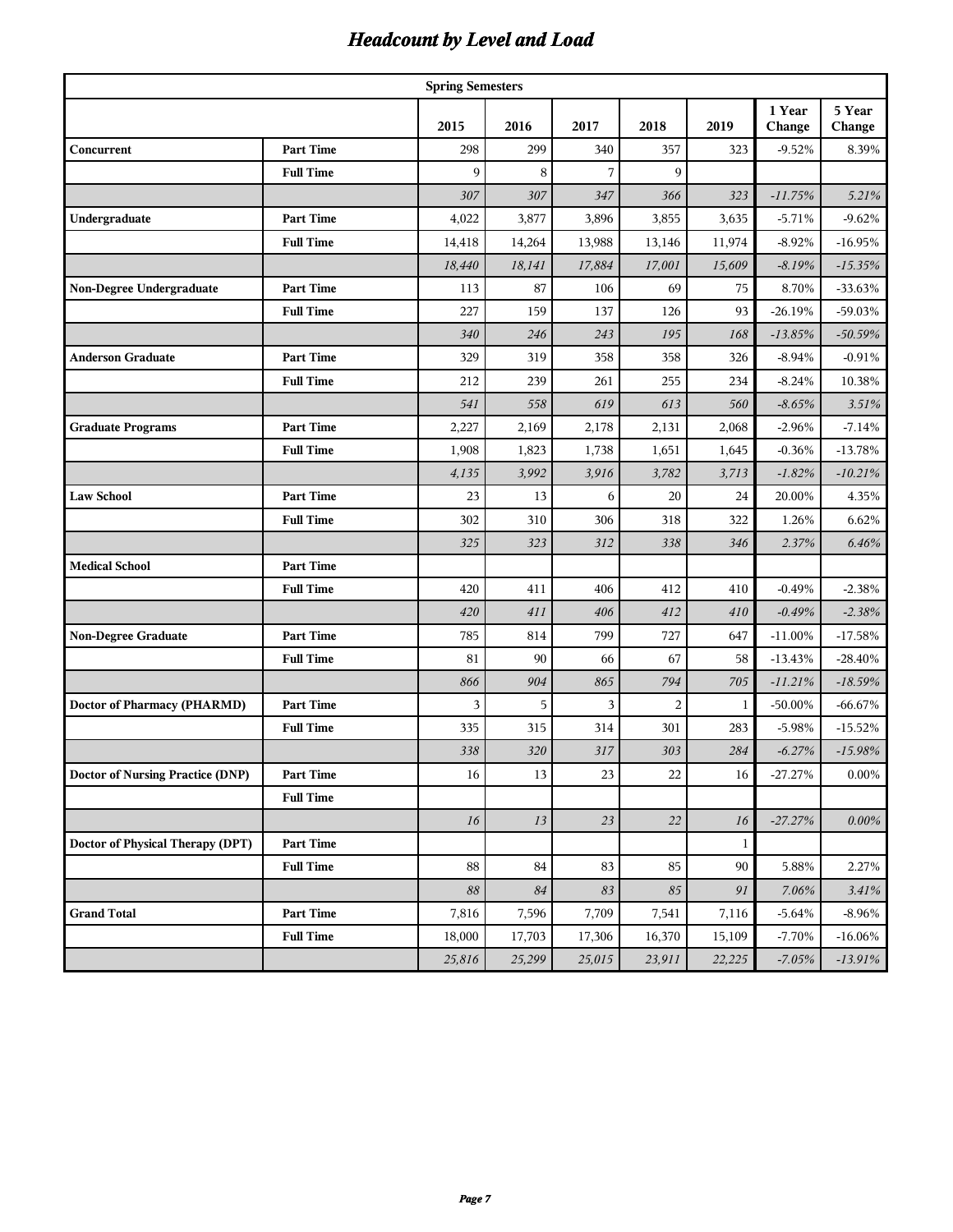# *Headcount by Level and Residency*

| <b>Spring Semesters</b>                 |                      |                |                |                         |                         |                |            |            |  |  |  |
|-----------------------------------------|----------------------|----------------|----------------|-------------------------|-------------------------|----------------|------------|------------|--|--|--|
|                                         |                      |                |                |                         |                         |                | 1 Year     | 5 Year     |  |  |  |
|                                         |                      | 2015           | 2016           | 2017                    | 2018                    | 2019           | Change     | Change     |  |  |  |
| Concurrent                              | <b>Resident</b>      | 293            | 292            | 335                     | 352                     | 314            | $-10.80\%$ | 7.17%      |  |  |  |
|                                         | <b>International</b> | $\overline{c}$ |                | 1                       | 3                       | $\overline{c}$ | $-33.33%$  | $0.00\%$   |  |  |  |
|                                         | <b>Non-Resident</b>  | 12             | 15             | 11                      | 11                      | 7              | $-36.36%$  | -41.67%    |  |  |  |
|                                         |                      | 307            | 307            | 347                     | 366                     | 323            | $-11.75%$  | 5.21%      |  |  |  |
| Undergraduate                           | <b>Resident</b>      | 16,467         | 16,021         | 15,494                  | 14,626                  | 13,327         | $-8.88%$   | $-19.07%$  |  |  |  |
|                                         | <b>International</b> | 231            | 276            | 347                     | 363                     | 367            | 1.10%      | 58.87%     |  |  |  |
|                                         | <b>Non-Resident</b>  | 1,742          | 1,844          | 2,043                   | 2,012                   | 1,915          | $-4.82%$   | 9.93%      |  |  |  |
|                                         |                      | 18,440         | 18,141         | 17,884                  | 17,001                  | 15,609         | $-8.19%$   | $-15.35%$  |  |  |  |
| Non-Degree Undergraduate                | <b>Resident</b>      | 88             | 66             | 71                      | 63                      | 61             | $-3.17%$   | $-30.68%$  |  |  |  |
|                                         | <b>International</b> | 221            | 161            | 146                     | 114                     | 92             | $-19.30%$  | $-58.37%$  |  |  |  |
|                                         | <b>Non-Resident</b>  | 31             | 19             | 26                      | 18                      | 15             | $-16.67%$  | $-51.61%$  |  |  |  |
|                                         |                      | 340            | 246            | 243                     | 195                     | 168            | $-13.85%$  | $-50.59%$  |  |  |  |
| <b>Anderson Graduate</b>                | <b>Resident</b>      | 486            | 488            | 539                     | 539                     | 488            | $-9.46%$   | 0.41%      |  |  |  |
|                                         | <b>International</b> | 44             | 56             | 59                      | 56                      | 50             | $-10.71%$  | 13.64%     |  |  |  |
|                                         | <b>Non-Resident</b>  | 11             | 14             | 21                      | 18                      | 22             | 22.22%     | 100.0%     |  |  |  |
|                                         |                      | 541            | 558            | 619                     | 613                     | 560            | $-8.65%$   | 3.51%      |  |  |  |
| <b>Graduate Programs</b>                | <b>Resident</b>      | 2,714          | 2,572          | 2,515                   | 2,449                   | 2,414          | $-1.43%$   | $-11.05%$  |  |  |  |
|                                         | <b>International</b> | 694            | 714            | 687                     | 637                     | 609            | $-4.40%$   | $-12.25%$  |  |  |  |
|                                         | <b>Non-Resident</b>  | 727            | 706            | 714                     | 696                     | 690            | $-0.86%$   | $-5.09%$   |  |  |  |
|                                         |                      | 4,135          | 3,992          | 3,916                   | 3,782                   | 3,713          | $-1.82%$   | $-10.21%$  |  |  |  |
| <b>Law School</b>                       | <b>Resident</b>      | 305            | 296            | 292                     | 313                     | 325            | 3.83%      | 6.56%      |  |  |  |
|                                         | <b>International</b> | 1              | $\mathbf{1}$   |                         |                         |                |            |            |  |  |  |
|                                         | <b>Non-Resident</b>  | 19             | 26             | 20                      | 25                      | 21             | $-16.00\%$ | 10.53%     |  |  |  |
|                                         |                      | 325            | 323            | 312                     | 338                     | 346            | 2.37%      | 6.46%      |  |  |  |
| <b>Medical School</b>                   | <b>Resident</b>      | 405            | 399            | 388                     | 383                     | 369            | $-3.66%$   | $-8.89%$   |  |  |  |
|                                         | <b>International</b> | 1              | 1              | $\overline{\mathbf{c}}$ | 3                       | $\overline{c}$ | $-33.33%$  | 100.0%     |  |  |  |
|                                         | <b>Non-Resident</b>  | 14             | 11             | 16                      | 26                      | 39             | 50.00%     | 178.6%     |  |  |  |
|                                         |                      | 420            | 411            | 406                     | 412                     | 410            | $-0.49%$   | $-2.38%$   |  |  |  |
| <b>Non-Degree Graduate</b>              | <b>Resident</b>      | 778            | 823            | 811                     | 741                     | 648            | $-12.55%$  | $-16.71%$  |  |  |  |
|                                         | <b>International</b> | 33             | 23             | 18                      | 19                      | 14             | $-26.32%$  | -57.58%    |  |  |  |
|                                         | <b>Non-Resident</b>  | 55             | 58             | 36                      | 34                      | 43             | 26.47%     | $-21.82%$  |  |  |  |
|                                         |                      | 866            | 904            | 865                     | 794                     | 705            | $-11.21%$  | $-18.59%$  |  |  |  |
| <b>Doctor of Pharmacy (PHARMD)</b>      | <b>Resident</b>      | 323            | 307            | 306                     | 295                     | 276            | $-6.44%$   | $-14.55%$  |  |  |  |
|                                         | <b>International</b> | 4              | 4              | 4                       | $\overline{4}$          | $\overline{c}$ | $-50.00\%$ | $-50.00\%$ |  |  |  |
|                                         | <b>Non-Resident</b>  | 11             | 9              | 7                       | $\overline{\mathbf{4}}$ | 6              | 50.00%     | -45.45%    |  |  |  |
|                                         |                      | 338            | 320            | 317                     | 303                     | 284            | $-6.27%$   | $-15.98%$  |  |  |  |
| <b>Doctor of Nursing Practice (DNP)</b> | Resident             | 14             | 11             | 21                      | 18                      | 13             | $-27.78%$  | $-7.14%$   |  |  |  |
|                                         | <b>International</b> |                |                |                         |                         |                |            |            |  |  |  |
|                                         | <b>Non-Resident</b>  | $\overline{c}$ | $\overline{c}$ | $\overline{\mathbf{c}}$ | 4                       | 3              | $-25.00\%$ | 50.00%     |  |  |  |
|                                         |                      | 16             | 13             | 23                      | $22\,$                  | 16             | $-27.27%$  | 0.00%      |  |  |  |
| Doctor of Physical Therapy (DPT)        | Resident             | 87             | 80             | 80                      | 81                      | 82             | 1.23%      | $-5.75%$   |  |  |  |
|                                         | <b>International</b> |                |                |                         |                         |                |            |            |  |  |  |
|                                         | <b>Non-Resident</b>  | $\mathbf{1}$   | $\overline{4}$ | 3                       | 4                       | 9              | 125.0%     | 800.0%     |  |  |  |
|                                         |                      | 88             | 84             | 83                      | 85                      | 91             | 7.06%      | 3.41%      |  |  |  |
| <b>Grand Total</b>                      | Resident             | 21,960         | 21,355         | 20,852                  | 19,860                  | 18,317         | $-7.77%$   | $-16.59%$  |  |  |  |
|                                         | <b>International</b> | 1,231          | 1,236          | 1,264                   | 1,199                   | 1,138          | $-5.09%$   | $-7.55%$   |  |  |  |
|                                         | Non-Resident         | 2,625          | 2,708          | 2,899                   | 2,852                   | 2,770          | $-2.88%$   | 5.52%      |  |  |  |
|                                         |                      | 25,816         | 25,299         | 25,015                  | 23,911                  | 22,225         | $-7.05%$   | $-13.91%$  |  |  |  |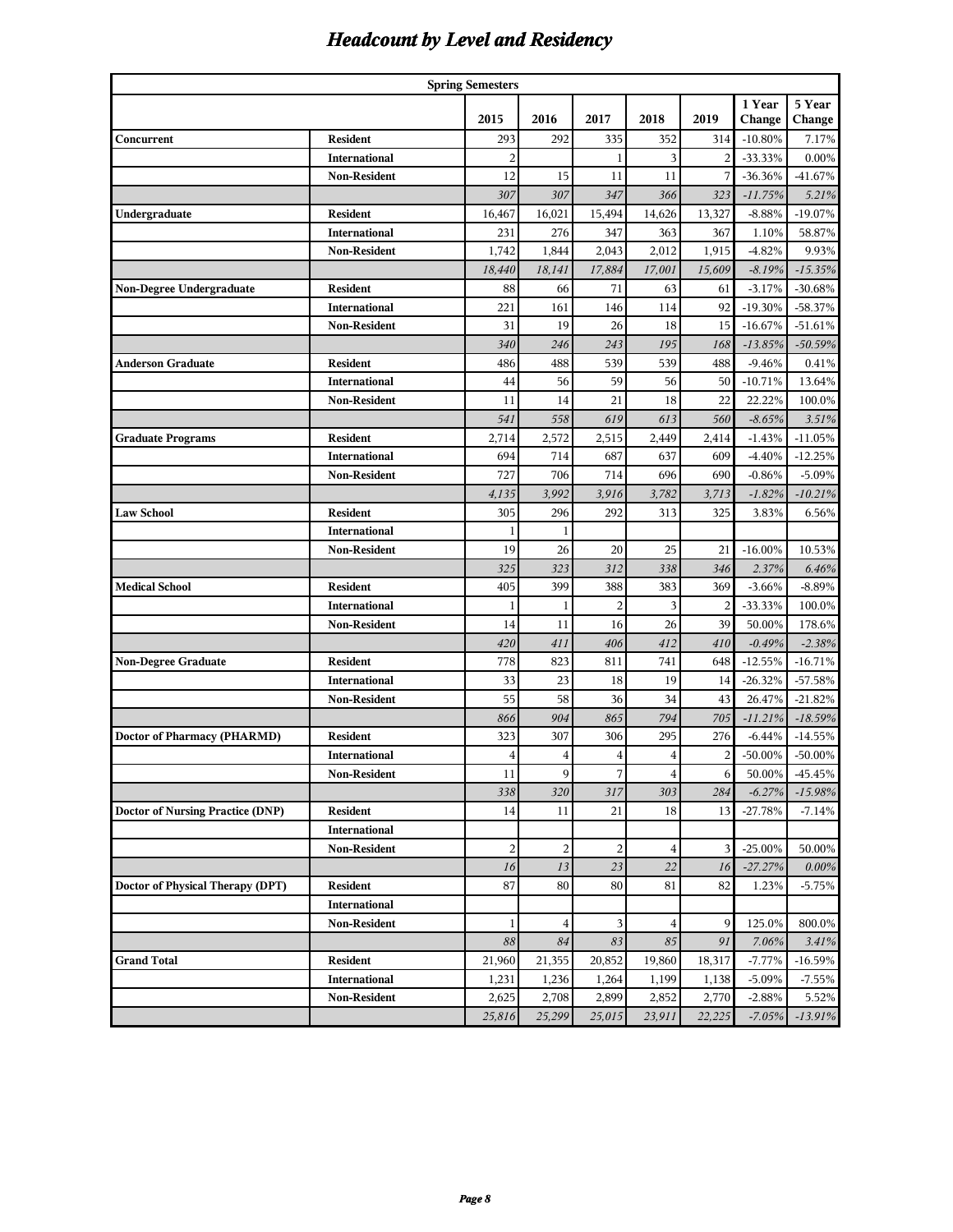# *Average Age by Level and Load*

| <b>Spring Semesters</b>            |                  |       |       |       |       |       |                  |                  |  |  |  |
|------------------------------------|------------------|-------|-------|-------|-------|-------|------------------|------------------|--|--|--|
|                                    |                  | 2015  | 2016  | 2017  | 2018  | 2019  | 1 Year<br>Change | 5 Year<br>Change |  |  |  |
| Concurrent                         | <b>Part Time</b> | 17.00 | 17.01 | 16.94 | 16.91 | 17.01 | 0.62%            | 0.07%            |  |  |  |
|                                    | <b>Full Time</b> | 17.44 | 17.38 | 16.71 | 17.56 |       |                  |                  |  |  |  |
|                                    |                  | 17.01 | 17.02 | 16.93 | 16.92 | 17.01 | 0.53%            | $-0.00\%$        |  |  |  |
| Undergraduate                      | <b>Part Time</b> | 29.73 | 29.49 | 29.31 | 29.38 | 29.08 | $-1.02%$         | $-2.20%$         |  |  |  |
|                                    | <b>Full Time</b> | 22.21 | 22.08 | 21.91 | 21.83 | 21.92 | 0.39%            | $-1.34%$         |  |  |  |
|                                    |                  | 23.85 | 23.66 | 23.52 | 23.54 | 23.58 | 0.18%            | $-1.13%$         |  |  |  |
| Non-Degree Undergraduate           | <b>Part Time</b> | 37.73 | 37.21 | 36.23 | 37.41 | 35.85 | $-4.15%$         | -4.96%           |  |  |  |
|                                    | <b>Full Time</b> | 21.81 | 21.57 | 21.88 | 21.28 | 21.67 | 1.83%            | $-0.68%$         |  |  |  |
|                                    |                  | 27.10 | 27.10 | 28.14 | 26.98 | 28.00 | 3.76%            | 3.31%            |  |  |  |
| <b>Anderson Graduate</b>           | <b>Part Time</b> | 33.86 | 33.88 | 34.38 | 35.24 | 34.16 | $-3.06%$         | 0.89%            |  |  |  |
|                                    | <b>Full Time</b> | 28.09 | 27.31 | 27.17 | 26.67 | 26.40 | $-1.01%$         | $-6.02%$         |  |  |  |
|                                    |                  | 31.60 | 31.07 | 31.34 | 31.68 | 30.92 | $-2.39%$         | $-2.16%$         |  |  |  |
| <b>Graduate Programs</b>           | <b>Part Time</b> | 35.67 | 35.50 | 35.41 | 35.36 | 35.74 | 1.08%            | 0.21%            |  |  |  |
|                                    | <b>Full Time</b> | 30.98 | 31.01 | 31.28 | 31.09 | 30.56 | $-1.69%$         | $-1.33%$         |  |  |  |
|                                    |                  | 33.50 | 33.45 | 33.58 | 33.50 | 33.45 | $-0.14%$         | $-0.16%$         |  |  |  |
| <b>Law School</b>                  | <b>Part Time</b> | 30.74 | 31.38 | 34.83 | 35.00 | 36.88 | 5.36%            | 19.96%           |  |  |  |
|                                    | <b>Full Time</b> | 29.57 | 29.88 | 29.67 | 28.77 | 29.06 | 1.02%            | $-1.73%$         |  |  |  |
|                                    |                  | 29.66 | 29.94 | 29.77 | 29.14 | 29.60 | 1.61%            | $-0.17%$         |  |  |  |
| <b>Medical School</b>              | <b>Part Time</b> |       |       |       |       |       |                  |                  |  |  |  |
|                                    | <b>Full Time</b> | 27.37 | 27.07 | 27.05 | 27.07 | 26.68 | $-1.45%$         | $-2.53%$         |  |  |  |
|                                    |                  | 27.37 | 27.07 | 27.05 | 27.07 | 26.68 | $-1.45%$         | $-2.53%$         |  |  |  |
| <b>Non-Degree Graduate</b>         | <b>Part Time</b> | 41.10 | 42.34 | 41.46 | 43.40 | 43.10 | $-0.70%$         | 4.87%            |  |  |  |
|                                    | <b>Full Time</b> | 28.19 | 30.73 | 31.62 | 30.63 | 31.83 | 3.92%            | 12.92%           |  |  |  |
|                                    |                  | 39.89 | 41.18 | 40.71 | 42.33 | 42.17 | $-0.37%$         | 5.72%            |  |  |  |
| <b>Doctor of Pharmacy (PHARMD)</b> | <b>Part Time</b> | 29.67 | 29.00 | 31.33 | 28.00 | 24.00 | $-14.29%$        | $-19.10%$        |  |  |  |
|                                    | <b>Full Time</b> | 27.04 | 26.70 | 26.38 | 26.46 | 26.47 | 0.04%            | $-2.10%$         |  |  |  |
|                                    |                  | 27.07 | 26.73 | 26.43 | 26.47 | 26.46 | $-0.03%$         | $-2.22%$         |  |  |  |
| Doctor of Nursing Practice (DNP)   | Part Time        | 48.69 | 51.00 | 49.57 | 50.41 | 48.94 | $-2.92\%$        | $0.51\%$         |  |  |  |
|                                    | <b>Full Time</b> |       |       |       |       |       |                  |                  |  |  |  |
|                                    |                  | 48.69 | 51.00 | 49.57 | 50.41 | 48.94 | $-2.92%$         | 0.51%            |  |  |  |
| Doctor of Physical Therapy (DPT)   | <b>Part Time</b> |       |       |       |       | 23.00 |                  |                  |  |  |  |
|                                    | <b>Full Time</b> | 28.52 | 28.01 | 28.51 | 28.74 | 28.39 | $-1.23%$         | $-0.47%$         |  |  |  |
|                                    |                  | 28.52 | 28.01 | 28.51 | 28.74 | 28.33 | $-1.43%$         | $-0.68%$         |  |  |  |
| <b>Grand Total</b>                 | <b>Part Time</b> | 32.41 | 32.40 | 32.14 | 32.26 | 32.11 | $-0.44%$         | $-0.91%$         |  |  |  |
|                                    | <b>Full Time</b> | 23.60 | 23.47 | 23.34 | 23.26 | 23.37 | 0.48%            | $-0.96%$         |  |  |  |
|                                    |                  | 26.26 | 26.15 | 26.05 | 26.10 | 26.17 | 0.28%            | $-0.36\%$        |  |  |  |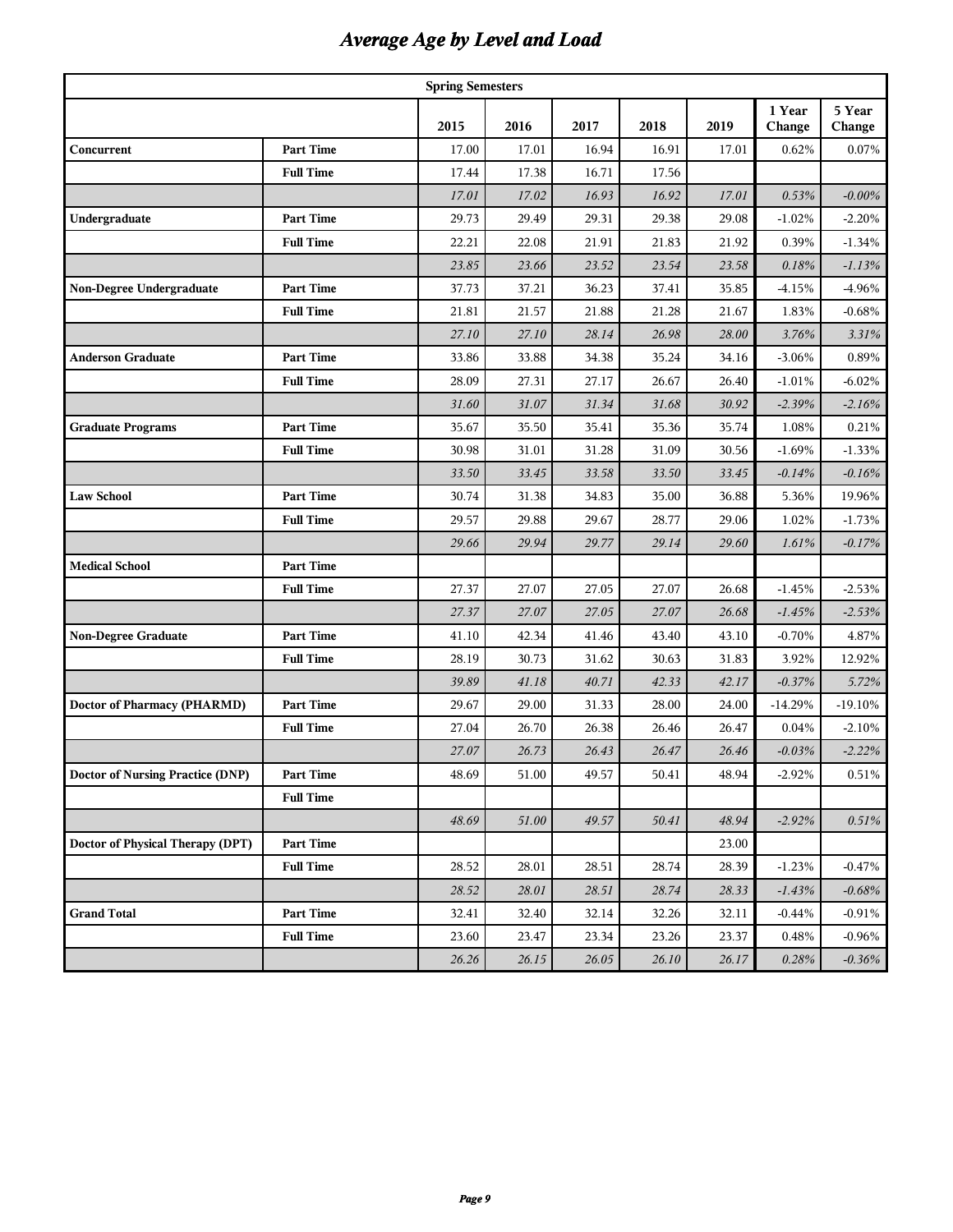# *Average Age by Level and Gender*

| <b>Spring Semesters</b>          |        |       |       |       |       |       |                  |                  |  |  |  |
|----------------------------------|--------|-------|-------|-------|-------|-------|------------------|------------------|--|--|--|
|                                  |        | 2015  | 2016  | 2017  | 2018  | 2019  | 1 Year<br>Change | 5 Year<br>Change |  |  |  |
| Concurrent                       | Male   | 16.91 | 17.04 | 16.98 | 16.90 | 16.89 | $-0.04%$         | $-0.12%$         |  |  |  |
|                                  | Female | 17.08 | 17.01 | 16.91 | 16.94 | 17.11 | 1.03%            | 0.19%            |  |  |  |
|                                  |        | 17.01 | 17.02 | 16.93 | 16.92 | 17.01 | 0.53%            | $-0.00\%$        |  |  |  |
| Undergraduate                    | Male   | 23.81 | 23.72 | 23.53 | 23.49 | 23.51 | 0.09%            | $-1.24%$         |  |  |  |
|                                  | Female | 23.89 | 23.61 | 23.51 | 23.58 | 23.64 | 0.24%            | $-1.05%$         |  |  |  |
|                                  |        | 23.85 | 23.66 | 23.52 | 23.54 | 23.58 | 0.18%            | $-1.13%$         |  |  |  |
| Non-Degree Undergraduate         | Male   | 27.60 | 27.45 | 27.54 | 28.02 | 29.47 | 5.18%            | 6.79%            |  |  |  |
|                                  | Female | 26.66 | 26.82 | 28.58 | 26.13 | 26.78 | 2.49%            | 0.46%            |  |  |  |
|                                  |        | 27.10 | 27.10 | 28.14 | 26.98 | 28.00 | 3.76%            | 3.31%            |  |  |  |
| <b>Anderson Graduate</b>         | Male   | 31.20 | 30.93 | 30.76 | 30.62 | 30.65 | 0.08%            | $-1.76%$         |  |  |  |
|                                  | Female | 32.09 | 31.23 | 31.93 | 32.66 | 31.17 | $-4.57%$         | $-2.86%$         |  |  |  |
|                                  |        | 31.60 | 31.07 | 31.34 | 31.68 | 30.92 | $-2.39%$         | $-2.16%$         |  |  |  |
| <b>Graduate Programs</b>         | Male   | 32.52 | 32.40 | 32.30 | 32.18 | 32.11 | $-0.23%$         | $-1.27%$         |  |  |  |
|                                  | Female | 34.30 | 34.32 | 34.62 | 34.58 | 34.50 | $-0.23%$         | 0.57%            |  |  |  |
|                                  |        | 33.50 | 33.45 | 33.58 | 33.50 | 33.45 | $-0.14%$         | $-0.16%$         |  |  |  |
| <b>Law School</b>                | Male   | 29.77 | 29.92 | 30.20 | 29.41 | 29.84 | 1.46%            | 0.22%            |  |  |  |
|                                  | Female | 29.54 | 29.97 | 29.38 | 28.91 | 29.43 | 1.78%            | $-0.37%$         |  |  |  |
|                                  |        | 29.66 | 29.94 | 29.77 | 29.14 | 29.60 | 1.61%            | $-0.17%$         |  |  |  |
| <b>Medical School</b>            | Male   | 27.68 | 27.26 | 27.16 | 27.03 | 26.91 | $-0.44%$         | $-2.79%$         |  |  |  |
|                                  | Female | 27.09 | 26.88 | 26.95 | 27.11 | 26.49 | $-2.28%$         | $-2.20%$         |  |  |  |
|                                  |        | 27.37 | 27.07 | 27.05 | 27.07 | 26.68 | $-1.45%$         | $-2.53%$         |  |  |  |
| <b>Non-Degree Graduate</b>       | Male   | 40.83 | 43.30 | 42.86 | 44.69 | 44.92 | 0.51%            | 10.01%           |  |  |  |
|                                  | Female | 39.23 | 39.74 | 39.08 | 40.56 | 39.75 | $-1.97%$         | 1.35%            |  |  |  |
|                                  |        | 39.89 | 41.18 | 40.71 | 42.33 | 42.17 | $-0.37%$         | 5.72%            |  |  |  |
| Doctor of Pharmacy (PHARMD)      | Male   | 27.32 | 27.09 | 27.00 | 26.90 | 27.17 | 0.97%            | $-0.56%$         |  |  |  |
|                                  | Female | 26.88 | 26.49 | 26.03 | 26.16 | 26.07 | $-0.37%$         | $-3.04%$         |  |  |  |
|                                  |        | 27.07 | 26.73 | 26.43 | 26.47 | 26.46 | $-0.03%$         | $-2.22%$         |  |  |  |
| Doctor of Nursing Practice (DNP) | Male   | 40.33 | 41.67 | 38.40 | 38.00 | 46.50 | 22.37%           | 15.29%           |  |  |  |
|                                  | Female | 50.62 | 53.80 | 52.67 | 52.37 | 49.29 | $-5.89%$         | $-2.63%$         |  |  |  |
|                                  |        | 48.69 | 51.00 | 49.57 | 50.41 | 48.94 | $-2.92%$         | 0.51%            |  |  |  |
| Doctor of Physical Therapy (DPT) | Male   | 30.00 | 29.17 | 28.94 | 29.40 | 29.02 | $-1.28%$         | $-3.25%$         |  |  |  |
|                                  | Female | 27.76 | 27.18 | 28.19 | 28.16 | 27.73 | $-1.49%$         | $-0.09\%$        |  |  |  |
|                                  |        | 28.52 | 28.01 | 28.51 | 28.74 | 28.33 | $-1.43%$         | $-0.68%$         |  |  |  |
| <b>Grand Total</b>               | Male   | 26.10 | 26.09 | 25.95 | 25.96 | 26.05 | 0.35%            | $-0.18\%$        |  |  |  |
|                                  | Female | 26.40 | 26.20 | 26.13 | 26.20 | 26.26 | 0.23%            | $-0.52%$         |  |  |  |
|                                  |        | 26.26 | 26.15 | 26.05 | 26.10 | 26.17 | 0.28%            | $-0.36%$         |  |  |  |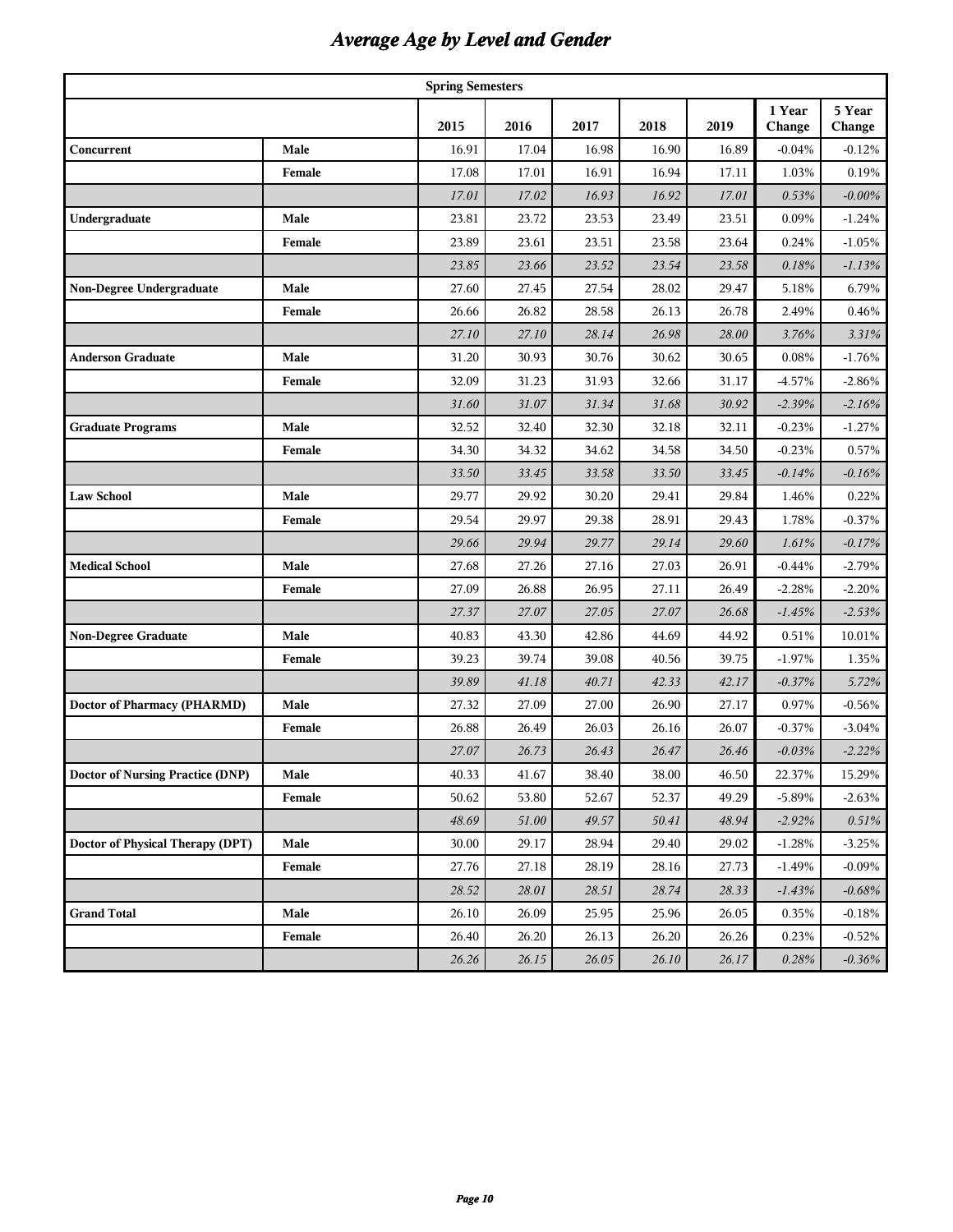# *Average Age by Gender and Load*

| <b>Spring Semesters</b>          |        |           | 2015  | 2016  | 2017  | 2018  | 2019  | 1 Year<br>Change | 5 Year<br>Change |
|----------------------------------|--------|-----------|-------|-------|-------|-------|-------|------------------|------------------|
| Concurrent                       | Female | Part Time | 17.07 | 17.01 | 16.91 | 16.92 | 17.11 | 1.12%            | 0.27%            |
|                                  |        | Full Time | 17.75 | 17.25 | 16.50 | 17.60 |       |                  |                  |
|                                  | Male   | Part Time | 16.90 | 17.02 | 16.98 | 16.88 | 16.89 | 0.07%            | $-0.05%$         |
|                                  |        | Full Time | 17.20 | 17.50 | 16.80 | 17.50 |       |                  |                  |
|                                  |        |           | 17.01 | 17.02 | 16.93 | 16.92 | 17.01 | 0.53%            | $-0.00\%$        |
| Undergraduate                    | Female | Part Time | 30.38 | 29.96 | 29.88 | 29.77 | 29.51 | $-0.88%$         | $-2.86%$         |
|                                  |        | Full Time | 22.00 | 21.88 | 21.68 | 21.65 | 21.78 | 0.60%            | $-0.98%$         |
|                                  | Male   | Part Time | 28.87 | 28.90 | 28.55 | 28.81 | 28.47 | $-1.17%$         | $-1.39%$         |
|                                  |        | Full Time | 22.47 | 22.32 | 22.20 | 22.05 | 22.09 | 0.15%            | $-1.71%$         |
|                                  |        |           | 23.85 | 23.66 | 23.52 | 23.54 | 23.58 | 0.18%            | $-1.13%$         |
| Non-Degree Undergraduate         | Female | Part Time | 37.61 | 37.24 | 36.26 | 35.75 | 33.97 | $-4.97%$         | $-9.67%$         |
|                                  |        | Full Time | 21.32 | 21.56 | 21.84 | 21.25 | 21.72 | 2.21%            | 1.88%            |
|                                  | Male   | Part Time | 37.85 | 37.17 | 36.17 | 39.21 | 37.78 | $-3.64%$         | $-0.18%$         |
|                                  |        | Full Time | 22.38 | 21.59 | 21.92 | 21.31 | 21.59 | 1.32%            | $-3.52%$         |
|                                  |        |           | 27.10 | 27.10 | 28.14 | 26.98 | 28.00 | 3.76%            | 3.31%            |
| <b>Anderson Graduate</b>         | Female | Part Time | 34.18 | 34.14 | 35.14 | 36.04 | 34.47 | $-4.36%$         | 0.85%            |
|                                  |        | Full Time | 27.94 | 26.85 | 26.84 | 26.52 | 26.48 | $-0.16%$         | $-5.24%$         |
|                                  | Male   | Part Time | 33.55 | 33.63 | 33.54 | 34.18 | 33.83 | $-1.04%$         | 0.83%            |
|                                  |        | Full Time | 28.19 | 27.68 | 27.44 | 26.79 | 26.32 | $-1.74%$         | $-6.63%$         |
|                                  |        |           | 31.60 | 31.07 | 31.34 | 31.68 | 30.92 | $-2.39%$         | $-2.16%$         |
| <b>Graduate Programs</b>         | Female | Part Time | 36.60 | 36.47 | 36.69 | 36.65 | 36.81 | 0.45%            | 0.59%            |
|                                  |        | Full Time | 31.28 | 31.39 | 31.86 | 31.85 | 31.34 | $-1.60\%$        | 0.18%            |
|                                  | Male   | Part Time | 34.37 | 34.17 | 33.74 | 33.76 | 34.25 | 1.46%            | $-0.35%$         |
|                                  |        | Full Time | 30.66 | 30.61 | 30.63 | 30.20 | 29.68 | $-1.72%$         | $-3.19%$         |
|                                  |        |           | 33.50 | 33.45 | 33.58 | 33.50 | 33.45 | $-0.14%$         | $-0.16%$         |
| <b>Law School</b>                | Female | Part Time | 31.57 | 29.50 | 28.67 | 35.00 | 37.44 | 6.98%            | 18.60%           |
|                                  |        | Full Time | 29.45 | 29.99 | 29.39 | 28.42 | 28.63 | 0.74%            | $-2.79%$         |
|                                  | Male   | Part Time | 30.38 | 34.40 | 41.00 | 35.00 | 35.17 | 0.48%            | 15.78%           |
|                                  |        | Full Time | 29.71 | 29.77 | 29.98 | 29.18 | 29.61 | 1.49%            | $-0.31%$         |
|                                  |        |           | 29.66 | 29.94 | 29.77 | 29.14 | 29.60 | 1.61%            | $-0.17%$         |
| <b>Medical School</b>            | Female | Full Time | 27.09 | 26.88 | 26.95 | 27.11 | 26.49 | $-2.28%$         | $-2.20%$         |
|                                  | Male   | Full Time | 27.68 | 27.26 | 27.16 | 27.03 | 26.91 | $-0.44%$         | $-2.79%$         |
|                                  |        |           | 27.37 | 27.07 | 27.05 | 27.07 | 26.68 | $-1.45%$         | $-2.53%$         |
| <b>Non-Degree Graduate</b>       | Female | Part Time | 40.38 | 40.59 | 39.49 | 41.20 | 40.67 | $-1.30%$         | 0.70%            |
|                                  |        | Full Time | 27.61 | 31.85 | 33.89 | 32.30 | 30.30 | $-6.19%$         | 9.76%            |
|                                  | Male   | Part Time | 42.12 | 44.94 | 44.09 | 46.43 | 45.83 | $-1.31%$         | 8.81%            |
|                                  |        | Full Time | 28.94 | 29.21 | 28.90 | 29.00 | 33.84 | 16.69%           | 16.92%           |
|                                  |        |           | 39.89 | 41.18 | 40.71 | 42.33 | 42.17 | $-0.37%$         | 5.72%            |
| Doctor of Pharmacy (PHARMD)      | Female | Part Time | 31.00 | 24.00 |       | 32.00 | 24.00 | $-25.00\%$       | $-22.58%$        |
|                                  |        | Full Time | 26.86 | 26.50 | 26.03 | 26.13 | 26.08 | $-0.20%$         | $-2.92%$         |
|                                  | Male   | Part Time | 29.00 | 30.25 | 31.33 | 24.00 |       |                  |                  |
|                                  |        | Full Time | 27.29 | 26.99 | 26.90 | 26.93 | 27.17 | 0.88%            | $-0.47%$         |
|                                  |        |           | 27.07 | 26.73 | 26.43 | 26.47 | 26.46 | $-0.03%$         | $-2.22%$         |
| Doctor of Nursing Practice (DNP) | Female | Part Time | 50.62 | 53.80 | 52.67 | 52.37 | 49.29 | $-5.89%$         | $-2.63%$         |
|                                  | Male   | Part Time | 40.33 | 41.67 | 38.40 | 38.00 | 46.50 | 22.37%           | 15.29%           |
|                                  |        |           | 48.69 | 51.00 | 49.57 | 50.41 | 48.94 | $-2.92%$         | 0.51%            |
| Doctor of Physical Therapy (DPT) | Female | Full Time | 27.76 | 27.18 | 28.19 | 28.16 | 27.73 | $-1.49%$         | $-0.09%$         |
|                                  | Male   | Part Time |       |       |       |       | 23.00 |                  |                  |
|                                  |        | Full Time | 30.00 | 29.17 | 28.94 | 29.40 | 29.17 | $-0.78%$         | $-2.76%$         |
|                                  |        |           | 28.52 | 28.01 | 28.51 | 28.74 | 28.33 | $-1.43%$         | $-0.68\%$        |
| <b>Grand Total</b>               | Female | Part Time | 32.98 | 32.85 | 32.57 | 32.53 | 32.41 | $-0.35%$         | $-1.72%$         |
|                                  |        | Full Time | 23.37 | 23.25 | 23.14 | 23.14 | 23.28 | 0.62%            | $-0.39%$         |
|                                  | Male   | Part Time | 31.65 | 31.83 | 31.58 | 31.88 | 31.71 | $-0.54\%$        | 0.21%            |
|                                  |        | Full Time | 23.86 | 23.72 | 23.57 | 23.41 | 23.48 | 0.32%            | $-1.58%$         |
|                                  |        |           | 26.26 | 26.15 | 26.05 | 26.10 | 26.17 | 0.28%            | $-0.36%$         |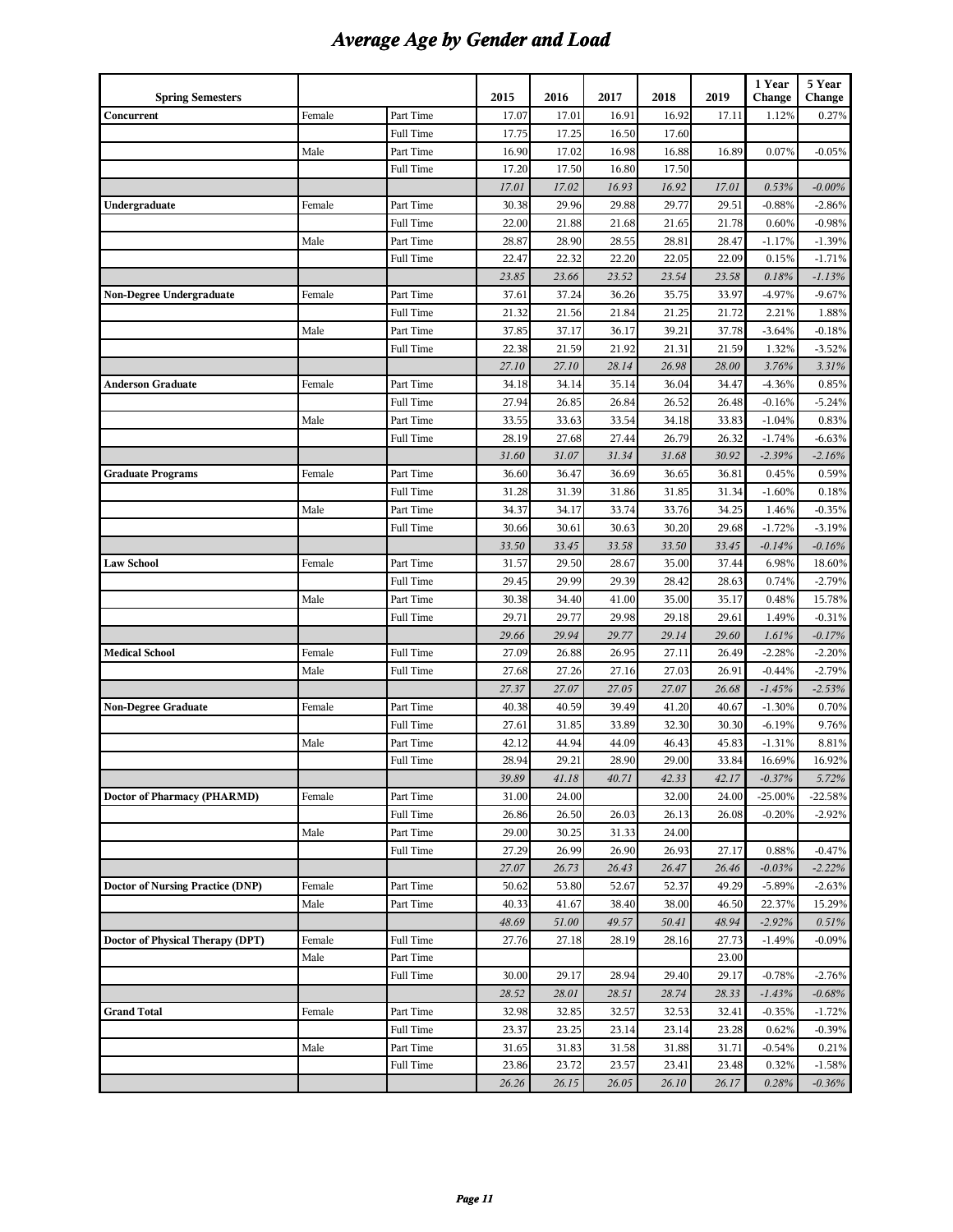| <b>Spring Semesters</b> |                                      |         |         |         |         |         |                  |                  |  |  |  |
|-------------------------|--------------------------------------|---------|---------|---------|---------|---------|------------------|------------------|--|--|--|
|                         |                                      | 2015    | 2016    | 2017    | 2018    | 2019    | 1 Year<br>Change | 5 Year<br>Change |  |  |  |
| Undergraduate           | <b>Anderson School of Management</b> | 15,395  | 16,194  | 17,923  | 17,591  | 16,866  | $-4.12%$         | 9.56%            |  |  |  |
|                         | <b>Architecture and Planning</b>     | 3,519   | 3,345   | 3,964   | 3,697   | 3,847   | 4.06%            | 9.32%            |  |  |  |
|                         | <b>Arts and Sciences</b>             | 168,673 | 161,895 | 156,455 | 143,460 | 126,989 | $-11.48%$        | $-24.71\%$       |  |  |  |
|                         | <b>College of Population Health</b>  |         |         | 321     | 818     | 1,137   | 39.00%           |                  |  |  |  |
|                         | <b>Education</b>                     | 22,125  | 21,576  | 21,443  | 19.058  | 16,923  | $-11.20%$        | $-23.51%$        |  |  |  |
|                         | Engineering                          | 14,156  | 14,452  | 14,268  | 13,966  | 12,406  | $-11.17%$        | $-12.36%$        |  |  |  |
|                         | <b>Fine Arts</b>                     | 17,776  | 17,250  | 16,663  | 16,706  | 16,072  | $-3.80%$         | $-9.59%$         |  |  |  |
|                         | <b>Honors College</b>                | 2,168   | 2,253   | 2,257   | 2,046   | 1,946   | -4.89%           | $-10.24%$        |  |  |  |
|                         | <b>Medical Programs</b>              | 4,736   | 5,281   | 4,781   | 5,062   | 4,805   | $-5.08%$         | 1.46%            |  |  |  |
|                         | <b>Nursing</b>                       | 3,887   | 4,887   | 5,732   | 7,029   | 7,624   | 8.46%            | 96.14%           |  |  |  |
|                         | <b>Provost Academic/Admin</b>        | 910     | 797     | 792     | 798     | 838     | 5.01%            | $-7.91%$         |  |  |  |
|                         | <b>University College</b>            | 1,110   | 1,451   | 1,324   | 1,438   | 1,190   | $-17.25%$        | 7.21%            |  |  |  |
|                         | <b>University Libraries</b>          | 543     | 474     | 510     | 609     | 499     | $-18.06%$        | $-8.10%$         |  |  |  |
|                         |                                      | 254,998 | 249,855 | 246,433 | 232,278 | 211,142 | $-9.10%$         | $-17.20%$        |  |  |  |
| Graduate                | <b>Anderson School of Management</b> | 4,508   | 4,805   | 5,405   | 5,328   | 4,750   | $-10.85%$        | 5.37%            |  |  |  |
|                         | <b>Architecture and Planning</b>     | 1,651   | 1,741   | 1,841   | 1,915   | 1,598   | $-16.55%$        | $-3.21%$         |  |  |  |
|                         | <b>Arts and Sciences</b>             | 9,901   | 9,797   | 9,707   | 9,606   | 9,010   | $-6.20%$         | $-9.00\%$        |  |  |  |
|                         | <b>College of Population Health</b>  |         |         | 564     | 385     | 277     | $-28.05%$        |                  |  |  |  |
|                         | <b>Education</b>                     | 6,625   | 6,549   | 6,163   | 5,705   | 5,975   | 4.73%            | $-9.81%$         |  |  |  |
|                         | Engineering                          | 6,362   | 5,839   | 5,338   | 4,989   | 5,303   | 6.29%            | $-16.65%$        |  |  |  |
|                         | <b>Fine Arts</b>                     | 1,306   | 1,328   | 1,344   | 1,355   | 1,283   | $-5.31%$         | $-1.76%$         |  |  |  |
|                         | <b>Medical Programs</b>              | 3,872   | 4,018   | 3,781   | 3,686   | 3,782   | 2.60%            | $-2.32%$         |  |  |  |
|                         | <b>Nursing</b>                       | 925     | 1,114   | 1,246   | 1,041   | 1,120   | 7.59%            | 21.08%           |  |  |  |
|                         | Pharmacy                             | 142     | 107     | 141     | 128     | 154     | 20.31%           | 8.45%            |  |  |  |
|                         | <b>Public Administration</b>         | 1,297   | 1,320   | 1,158   | 1,368   | 1,186   | $-13.30%$        | $-8.56%$         |  |  |  |
|                         | <b>University College</b>            | 98      | 81      | 90      | 81      | 188     | 132.1%           | 91.84%           |  |  |  |
|                         | <b>University Libraries</b>          | 620     | 642     | 659     | 629     | 675     | 7.31%            | 8.87%            |  |  |  |
|                         |                                      | 37,307  | 37,341  | 37,437  | 36,216  | 35,301  | $-2.53%$         | $-5.38%$         |  |  |  |
| Professional            | <b>Medical Programs</b>              | 4,864   | 5,942   | 5,364   | 5,271   | 6,185   | 17.34%           | 27.16%           |  |  |  |
|                         | <b>Nursing</b>                       | 89      | 70      | 146     | 102     | 82      | $-19.61%$        | $-7.87%$         |  |  |  |
|                         | Pharmacy                             | 5,738   | 5,521   | 5,212   | 4,959   | 4,546   | $-8.33%$         | $-20.77\%$       |  |  |  |
|                         | <b>School of Law</b>                 | 4,378   | 4,499   | 4,437   | 4,627   | 4,673   | 0.99%            | 6.74%            |  |  |  |
|                         |                                      | 15,069  | 16,032  | 15,159  | 14,959  | 15,486  | 3.52%            | 2.77%            |  |  |  |
| <b>Grand Total</b>      |                                      | 307,374 | 303,228 | 299,029 | 283,453 | 261,929 | $-7.59%$         | $-14.78%$        |  |  |  |

# *Credit Hours by Course College*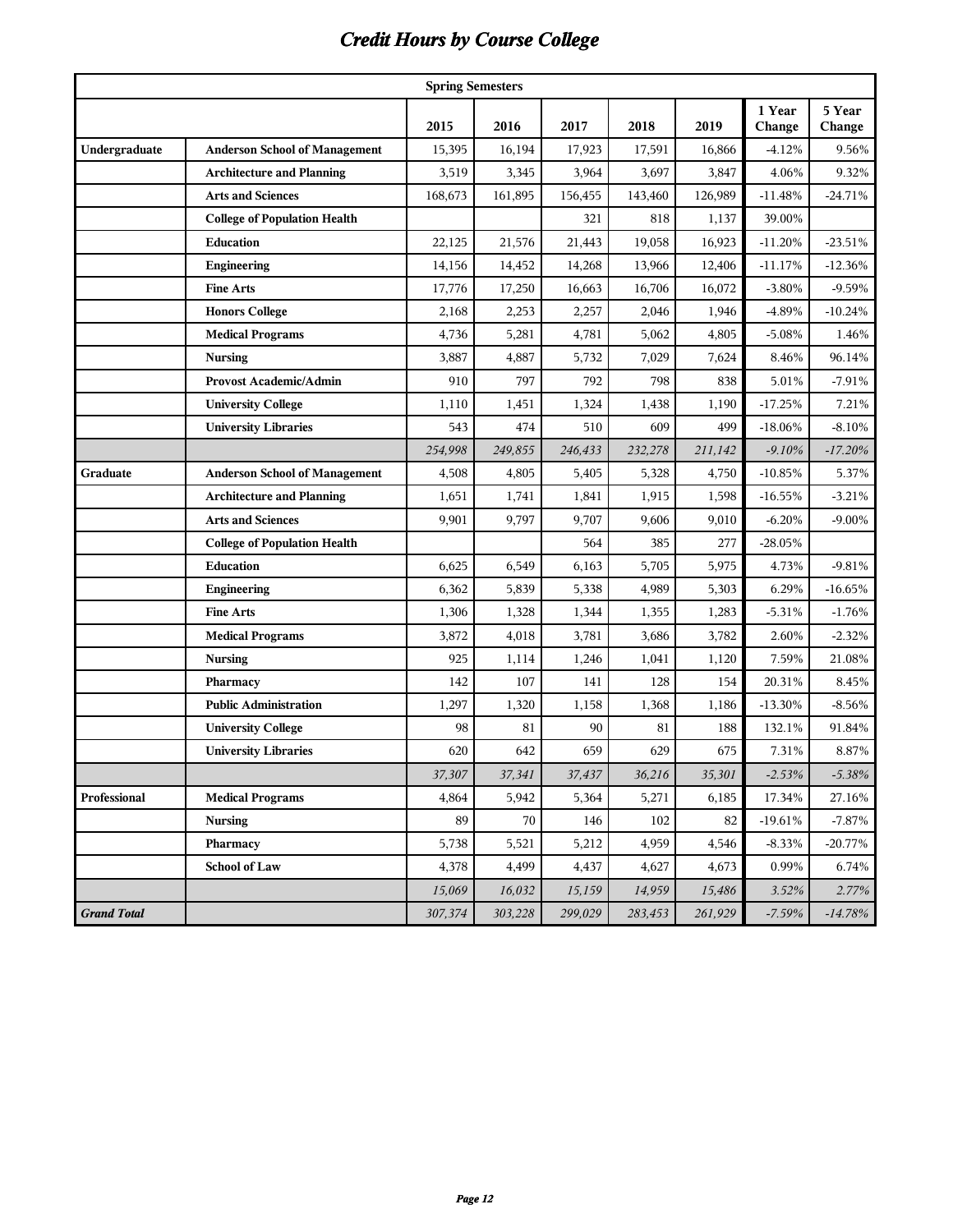#### *Headcount by Student College*

| <b>Spring Semesters</b>     |                                      |        |        |        |        |         |                  |                  |  |  |  |
|-----------------------------|--------------------------------------|--------|--------|--------|--------|---------|------------------|------------------|--|--|--|
|                             |                                      | 2015   | 2016   | 2017   | 2018   | 2019    | 1 Year<br>Change | 5 Year<br>Change |  |  |  |
| Concurrent                  | <b>Non-Degree Status</b>             | 307    | 307    | 347    | 366    | 323     | $-11.75%$        | 5.21%            |  |  |  |
|                             |                                      | 307    | 307    | 347    | 366    | 323     | $-11.75%$        | 5.21%            |  |  |  |
| Undergraduate               | <b>Anderson School of Management</b> | 1,193  | 1,275  | 2,330  | 2,262  | 2,095   | $-7.38%$         | 75.61%           |  |  |  |
|                             | <b>Architecture and Planning</b>     | 171    | 222    | 288    | 295    | 328     | 11.19%           | 91.81%           |  |  |  |
|                             | <b>Arts and Sciences</b>             | 4,816  | 3,959  | 6,086  | 6,655  | 6,116   | $-8.10%$         | 26.99%           |  |  |  |
|                             | <b>College of Population Health</b>  |        |        | 11     | 41     | 58      | 41.46%           |                  |  |  |  |
|                             | Education                            | 746    | 640    | 1,666  | 1,526  | 1,337   | $-12.39%$        | 79.22%           |  |  |  |
|                             | Engineering                          | 2,036  | 2,051  | 2,046  | 1,922  | 1,742   | $-9.37%$         | $-14.44%$        |  |  |  |
|                             | <b>Fine Arts</b>                     | 1,000  | 924    | 937    | 923    | 924     | 0.11%            | $-7.60%$         |  |  |  |
|                             | <b>Honors College</b>                |        |        | 5      | 4      | 3       | $-25.00%$        | 200.0%           |  |  |  |
|                             | <b>Medical Programs</b>              | 212    | 216    | 209    | 214    | 216     | 0.93%            | 1.89%            |  |  |  |
|                             | <b>Misc Programs</b>                 | 56     | 49     | 41     | 50     | 41      | $-18.00\%$       | $-26.79%$        |  |  |  |
|                             | <b>Nursing</b>                       | 362    | 444    | 616    | 786    | 816     | 3.82%            | 125.4%           |  |  |  |
|                             | <b>University College</b>            | 7,261  | 7,826  | 3,100  | 1,728  | 1,361   | $-21.24%$        | $-81.26%$        |  |  |  |
|                             | <b>University Libraries</b>          | 28     | 30     | 49     | 45     | 45      | 0.00%            | 60.71%           |  |  |  |
|                             | <b>University Studies</b>            | 558    | 505    | 500    | 550    | 527     | $-4.18%$         | $-5.56%$         |  |  |  |
|                             |                                      | 18,440 | 18,141 | 17,884 | 17,001 | 15,609  | $-8.19%$         | $-15.35%$        |  |  |  |
| Non-Degree<br>Undergraduate | <b>Non-Degree Status</b>             | 340    | 246    | 243    | 195    | 168     | $-13.85%$        | -50.59%          |  |  |  |
|                             |                                      | 340    | 246    | 243    | 195    | 168     | $-13.85%$        | $-50.59%$        |  |  |  |
| Anderson Graduate           | <b>Anderson School of Management</b> | 541    | 558    | 619    | 613    | 560     | $-8.65%$         | 3.51%            |  |  |  |
|                             |                                      | 541    | 558    | 619    | 613    | 560     | $-8.65%$         | 3.51%            |  |  |  |
| Graduate Programs           | <b>Architecture and Planning</b>     | 175    | 171    | 169    | 169    | 150     | $-11.24%$        | $-14.29%$        |  |  |  |
|                             | <b>Arts and Sciences</b>             | 1,261  | 1,220  | 1,191  | 1,198  | 1,135   | $-5.26%$         | $-9.99%$         |  |  |  |
|                             | <b>College of Population Health</b>  | 34     | 43     | 46     | 39     | 35      | $-10.26%$        | 2.94%            |  |  |  |
|                             | Education                            | 991    | 974    | 930    | 872    | 869     | $-0.34%$         | $-12.31%$        |  |  |  |
|                             | <b>Engineering</b>                   | 787    | 739    | 699    | 669    | 684     | 2.24%            | $-13.09%$        |  |  |  |
|                             | <b>Fine Arts</b>                     | 218    | 186    | 187    | 181    | 175     | $-3.31%$         | $-19.72%$        |  |  |  |
|                             | <b>Graduate Programs</b>             | 36     | 33     | 36     | 32     | 27      | $-15.63%$        | $-25.00%$        |  |  |  |
|                             | <b>Medical Programs</b>              | 198    | 191    | 209    | 193    | 198     | 2.59%            | 0.00%            |  |  |  |
|                             | <b>Nursing</b>                       | 121    | 143    | 167    | 148    | 154     | 4.05%            | 27.27%           |  |  |  |
|                             | Pharmacy                             | 14     | 13     | 12     | 9      | 6       | $-33.33%$        | $-57.14%$        |  |  |  |
|                             | <b>Public Administration</b>         | 196    | 187    | 181    | 192    | 170     | $-11.46%$        | $-13.27%$        |  |  |  |
|                             | <b>University College</b>            |        |        |        |        | 8       |                  |                  |  |  |  |
|                             | <b>University Libraries</b>          | 104    | 92     | 89     | 80     | $102\,$ | 27.50%           | $-1.92%$         |  |  |  |
|                             |                                      | 4,135  | 3,992  | 3,916  | 3,782  | 3,713   | $-1.82%$         | $-10.21%$        |  |  |  |
| Professional                | <b>Law School</b>                    | 325    | 323    | 312    | 338    | 346     | 2.37%            | 6.46%            |  |  |  |
|                             | <b>Medical School</b>                | 420    | 411    | 406    | 412    | 410     | $-0.49%$         | $-2.38%$         |  |  |  |
|                             | Doctor of Nursing Practice (DNP)     | 16     | 13     | 23     | 22     | 16      | $-27.27%$        | $0.00\%$         |  |  |  |
|                             | Doctor of Pharmancy (PHRMD)          | 338    | 320    | 317    | 303    | 284     | $-6.27%$         | $-15.98%$        |  |  |  |
|                             | Doctor of Physical Therapy (DPT)     | 88     | 84     | 83     | 85     | 91      | 7.06%            | 3.41%            |  |  |  |
|                             |                                      | 1,187  | 1,151  | 1,141  | 1,160  | 1,147   | $-1.12%$         | $-3.37%$         |  |  |  |
| Non-Degree<br>Graduate      | <b>Non-Degree Status</b>             | 866    | 904    | 865    | 794    | 705     | $-11.21%$        | $-18.59%$        |  |  |  |
|                             |                                      | 866    | 904    | 865    | 794    | 705     | $-11.21%$        | $-18.59%$        |  |  |  |
|                             | <b>Grand Total</b>                   | 25,816 | 25,299 | 25,015 | 23,911 | 22,225  | $-7.05%$         | $-13.91%$        |  |  |  |

 *Note: Misc Programs include Branch Students taking ABQ campus courses and UG Certificate Programs.*

 *Medical Programs include Biochemistry, Dental Hygiene, Occupational Therapy, Physical Therapy, and Public Health.*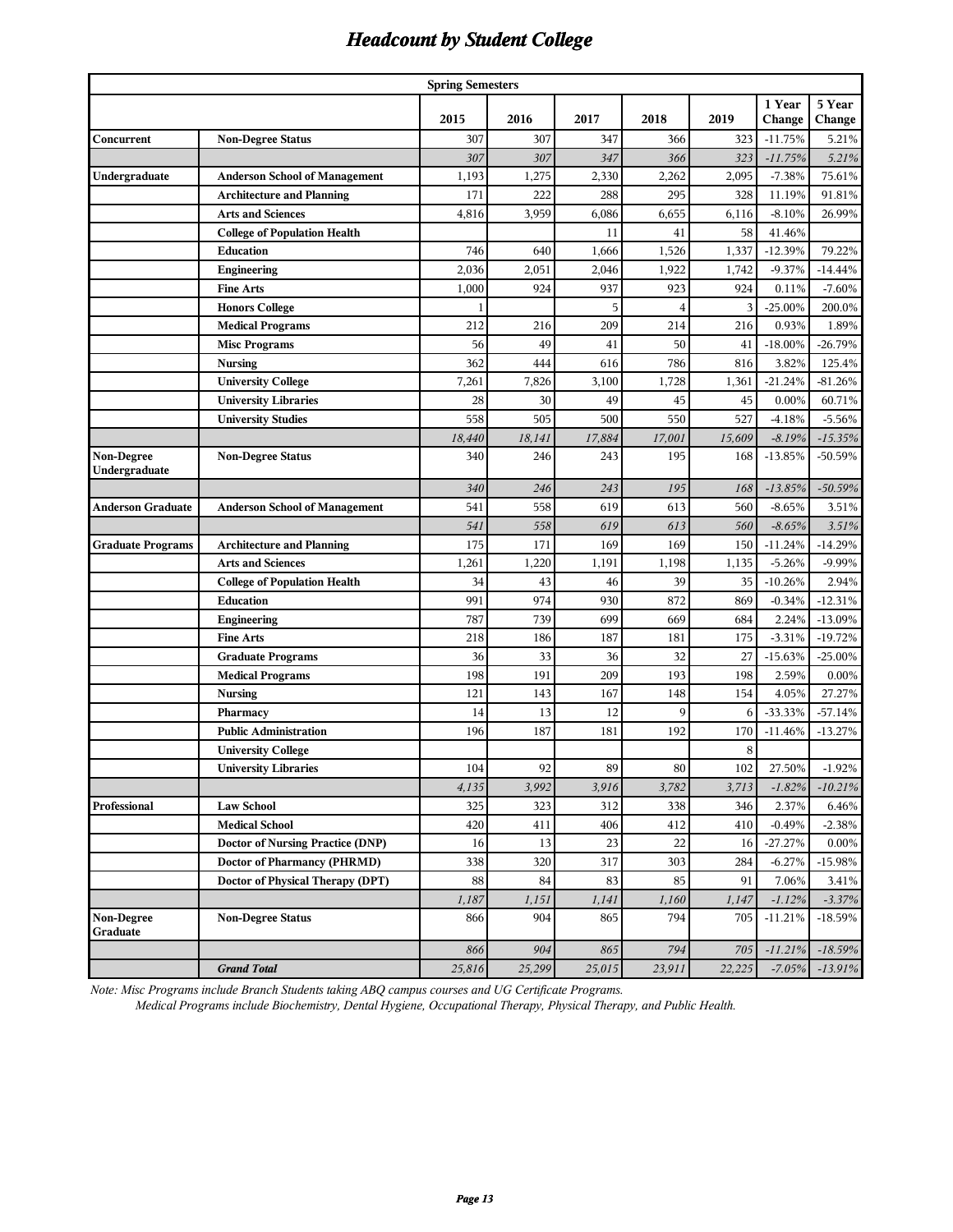#### *Headcount by Race/Ethnicity and Level (Minimum Values) Spring 2019*

| <b>Mimimum Race Values</b>                 |               | Hispanic | American<br>Indian | Asian | African<br>American | <b>Native</b><br>Hawai'ian | White | Race/<br>Ethnicity<br>Unknown | Foreign        | <b>Two or More</b><br>Races | <b>Total</b> |
|--------------------------------------------|---------------|----------|--------------------|-------|---------------------|----------------------------|-------|-------------------------------|----------------|-----------------------------|--------------|
| Concurrent                                 | HC            | 169      | 19                 | 22    | 7                   |                            | 82    | 10                            | 3              | 11                          | 323          |
|                                            | $\frac{0}{0}$ | 52.32    | 5.88               | 6.81  | 2.17                |                            | 25.39 | 3.10                          | 0.93           | 3.41                        | 100.00       |
| Undergraduate                              | HC            | 7,486    | 865                | 641   | 388                 | 31                         | 5,044 | 210                           | 394            | 550                         | 15,609       |
|                                            | $\frac{0}{0}$ | 47.96    | 5.54               | 4.11  | 2.49                | 0.20                       | 32.31 | 1.35                          | 2.52           | 3.52                        | 100.00       |
| <b>Non-Degree Undergraduate</b>            | HC            | 17       | 3                  | 6     | $\overline{2}$      | 1                          | 38    | 8                             | 92             | 1                           | 168          |
|                                            | $\frac{0}{0}$ | 10.12    | 1.79               | 3.57  | 1.19                | 0.60                       | 22.62 | 4.76                          | 54.76          | 0.60                        | 100.00       |
| <b>Anderson Graduate</b>                   | HC            | 207      | 24                 | 28    | 8                   |                            | 217   | 13                            | 50             | 13                          | 560          |
|                                            | $\frac{0}{0}$ | 36.96    | 4.29               | 5.00  | 1.43                |                            | 38.75 | 2.32                          | 8.93           | 2.32                        | 100.00       |
| <b>Graduate Programs</b>                   | HC            | 910      | 171                | 97    | 83                  | 7                          | 1,647 | 85                            | 606            | 107                         | 3,713        |
|                                            | $\frac{0}{0}$ | 24.51    | 4.61               | 2.61  | 2.24                | 0.19                       | 44.36 | 2.29                          | 16.32          | 2.88                        | 100.00       |
| <b>Law School</b>                          | HC            | 119      | 20                 | 11    | 8                   | 1                          | 165   | 10                            | 3              | 9                           | 346          |
|                                            | $\frac{0}{0}$ | 34.39    | 5.78               | 3.18  | 2.31                | 0.29                       | 47.69 | 2.89                          | 0.87           | 2.60                        | 100.00       |
| <b>Medical School</b>                      | HC            | 140      | 12                 | 48    | 11                  | 1                          | 161   | 16                            | 5              | 16                          | 410          |
|                                            | $\frac{0}{0}$ | 34.15    | 2.93               | 11.71 | 2.68                | 0.24                       | 39.27 | 3.90                          | 1.22           | 3.90                        | 100.00       |
| <b>Non-Degree Graduate</b>                 | HC            | 186      | 23                 | 33    | 19                  |                            | 380   | 35                            | 16             | 13                          | 705          |
|                                            | $\frac{0}{0}$ | 26.38    | 3.26               | 4.68  | 2.70                |                            | 53.90 | 4.96                          | 2.27           | 1.84                        | 100.00       |
| <b>Doctor of Pharmacy</b><br>(PHARMD)      | HC            | 128      | 13                 | 43    | 8                   |                            | 76    |                               | $\overline{2}$ | 14                          | 284          |
|                                            | $\frac{0}{0}$ | 45.07    | 4.58               | 15.14 | 2.82                |                            | 26.76 |                               | 0.70           | 4.93                        | 100.00       |
| <b>Doctor of Nursing Practice</b><br>(DNP) | HC            | 3        | $\mathbf{2}$       | 1     | 1                   | 1                          | 8     |                               |                |                             | 16           |
|                                            | $\frac{0}{0}$ | 18.75    | 12.50              | 6.25  | 6.25                | 6.25                       | 50.00 |                               |                |                             | 100.00       |
| <b>Doctor of Physical Therapy</b><br>(DPT) | HC            | 37       | $\overline{4}$     | 1     | 1                   |                            | 44    | $\overline{c}$                | 1              | $\mathbf{1}$                | 91           |
|                                            | $\frac{0}{0}$ | 40.66    | 4.40               | 1.10  | $1.10\,$            |                            | 48.35 | 2.20                          | 1.10           | 1.10                        | $100.00\,$   |
| <b>Total</b>                               | HC            | 9,402    | 1,156              | 931   | 536                 | 42                         | 7,862 | 389                           | 1,172          | 735                         | 22,225       |
|                                            | $\frac{0}{0}$ | 42.30    | 5.20               | 4.19  | 2.41                | 0.19                       | 35.37 | 1.75                          | 5.27           | 3.31                        | 100.00       |

*Individuals are given the option of identifying themselves as Hispanic or Not Hispanic, and are also given the option of selecting one or more races. Anyone who selects Hispanic is reported as Hispanic regardless of any other races selected. Anyone who selects Not Hispanic and two or more races is reported as "Two or More Races".*

*The "Minimum" column reports these Federal categories which sum to the total headcount.*

*The "Maximum" column reports the total for each of the race categories.The total of the "Maximum" column may exceed the total headcount.*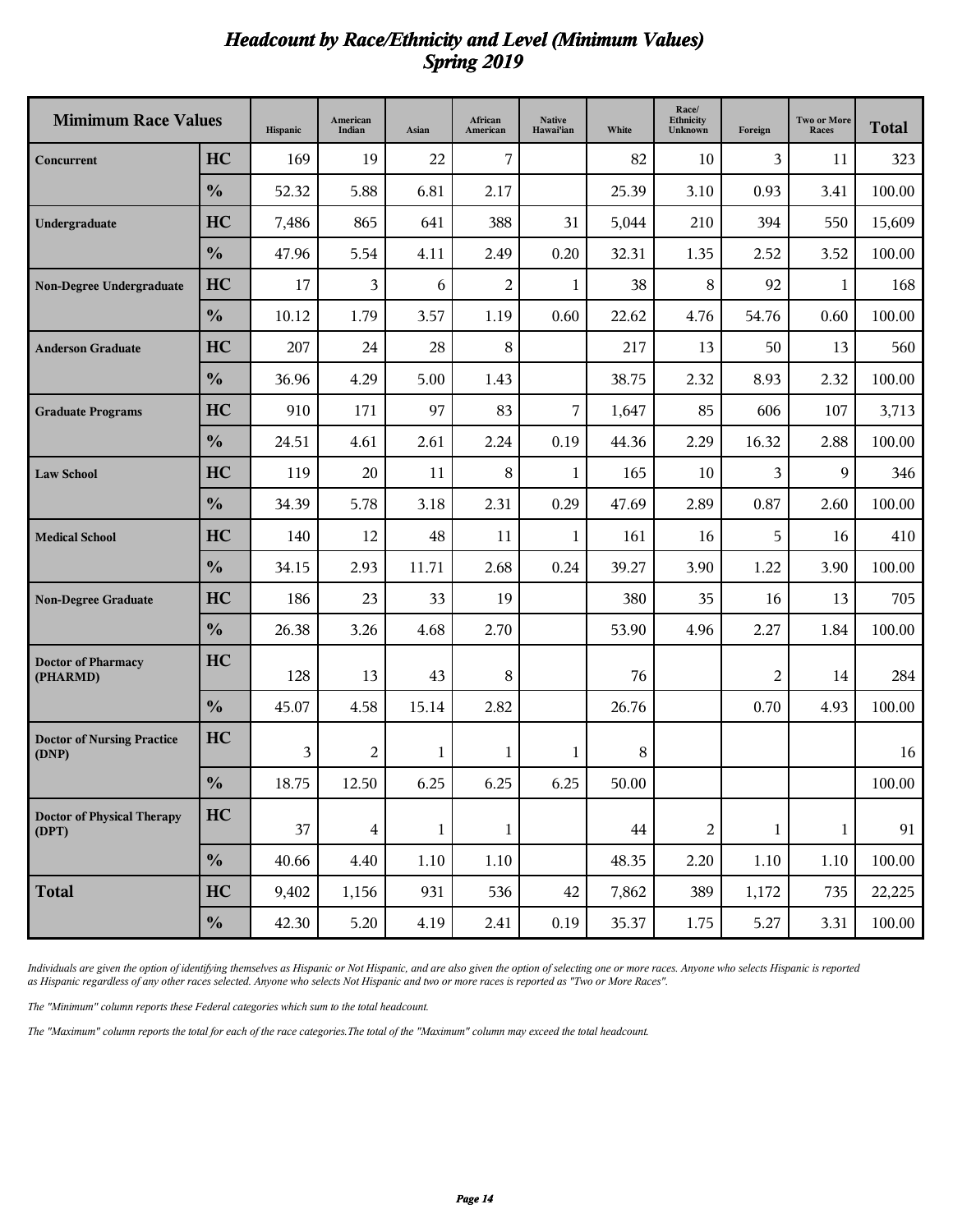#### *Headcount by Race/Ethnicity and Gender (Minimum and Maximum Values)*

|                             | <b>Spring Semesters</b> |        |        |        |        |        |        |        |        |        |        |  |
|-----------------------------|-------------------------|--------|--------|--------|--------|--------|--------|--------|--------|--------|--------|--|
|                             |                         |        | 2015   |        | 2016   |        | 2017   |        | 2018   |        | 2019   |  |
|                             |                         | Min.   | Max.   | Min.   | Max.   | Min.   | Max.   | Min.   | Max.   | Min.   | Max.   |  |
| Hispanic                    | Male                    | 4,307  | 4,307  | 4,316  | 4,316  | 4,371  | 4,371  | 4,172  | 4,172  | 3,830  | 3,830  |  |
|                             | Female                  | 6,009  | 6,009  | 5,942  | 5,942  | 6,067  | 6,067  | 6,022  | 6,022  | 5,572  | 5,572  |  |
|                             |                         | 10,316 | 10,316 | 10,258 | 10,258 | 10,438 | 10,438 | 10,194 | 10,194 | 9,402  | 9,402  |  |
| American Indian             | Male                    | 521    | 904    | 504    | 897    | 468    | 861    | 447    | 833    | 416    | 777    |  |
|                             | Female                  | 809    | 1,345  | 824    | 1,329  | 827    | 1,329  | 763    | 1,234  | 740    | 1,183  |  |
|                             |                         | 1,330  | 2,249  | 1,328  | 2,226  | 1,295  | 2,190  | 1,210  | 2,067  | 1,156  | 1,960  |  |
| Asian                       | Male                    | 408    | 599    | 386    | 584    | 408    | 616    | 419    | 638    | 405    | 613    |  |
|                             | Female                  | 450    | 731    | 522    | 816    | 519    | 826    | 538    | 835    | 526    | 804    |  |
|                             |                         | 858    | 1,330  | 908    | 1,400  | 927    | 1,442  | 957    | 1,473  | 931    | 1,417  |  |
| African American            | Male                    | 299    | 504    | 298    | 524    | 288    | 526    | 260    | 496    | 261    | 464    |  |
|                             | Female                  | 309    | 611    | 301    | 581    | 286    | 570    | 272    | 587    | 275    | 552    |  |
|                             |                         | 608    | 1,115  | 599    | 1,105  | 574    | 1,096  | 532    | 1,083  | 536    | 1,016  |  |
| Native Hawai'ian            | Male                    | 20     | 89     | 23     | 88     | 32     | 102    | 27     | 102    | 23     | 87     |  |
|                             | Female                  | 19     | 109    | 14     | 100    | 17     | 103    | 14     | 98     | 19     | 91     |  |
|                             |                         | 39     | 198    | 37     | 188    | 49     | 205    | 41     | 200    | 42     | 178    |  |
| White                       | Male                    | 4,699  | 7,211  | 4,488  | 7,209  | 4,227  | 7,145  | 3,882  | 6,858  | 3,551  | 6,417  |  |
|                             | Female                  | 5,369  | 8,985  | 5,160  | 9,040  | 4,951  | 9,159  | 4,674  | 9,068  | 4,311  | 8,486  |  |
|                             |                         | 10,068 | 16,196 | 9,648  | 16,249 | 9,178  | 16,304 | 8,556  | 15,926 | 7,862  | 14,903 |  |
| Race/Ethnicity<br>Unknown   | Male                    | 265    | 265    | 238    | 238    | 229    | 229    | 222    | 222    | 209    | 209    |  |
|                             | Female                  | 267    | 267    | 223    | 223    | 221    | 221    | 190    | 190    | 180    | 180    |  |
|                             |                         | 532    | 532    | 461    | 461    | 450    | 450    | 412    | 412    | 389    | 389    |  |
| Foreign                     | Male                    | 776    | 776    | 767    | 767    | 779    | 779    | 743    | 743    | 699    | 699    |  |
|                             | Female                  | 483    | 483    | 499    | 499    | 513    | 513    | 472    | 472    | 473    | 473    |  |
|                             |                         | 1,259  | 1,259  | 1,266  | 1,266  | 1,292  | 1,292  | 1,215  | 1,215  | 1,172  | 1,172  |  |
| Two or More<br><b>Races</b> | Male                    | 334    |        | 329    |        | 343    |        | 339    |        | 324    |        |  |
|                             | Female                  | 472    |        | 465    |        | 469    |        | 455    |        | 411    |        |  |
|                             |                         | 806    |        | 794    |        | 812    |        | 794    |        | 735    |        |  |
| Total                       | Male                    | 11,629 |        | 11,349 |        | 11,145 |        | 10,511 |        | 9,718  |        |  |
|                             | Female                  | 14,187 |        | 13,950 |        | 13,870 |        | 13,400 |        | 12,507 |        |  |
|                             |                         | 25,816 |        | 25,299 |        | 25,015 |        | 23,911 |        | 22,225 |        |  |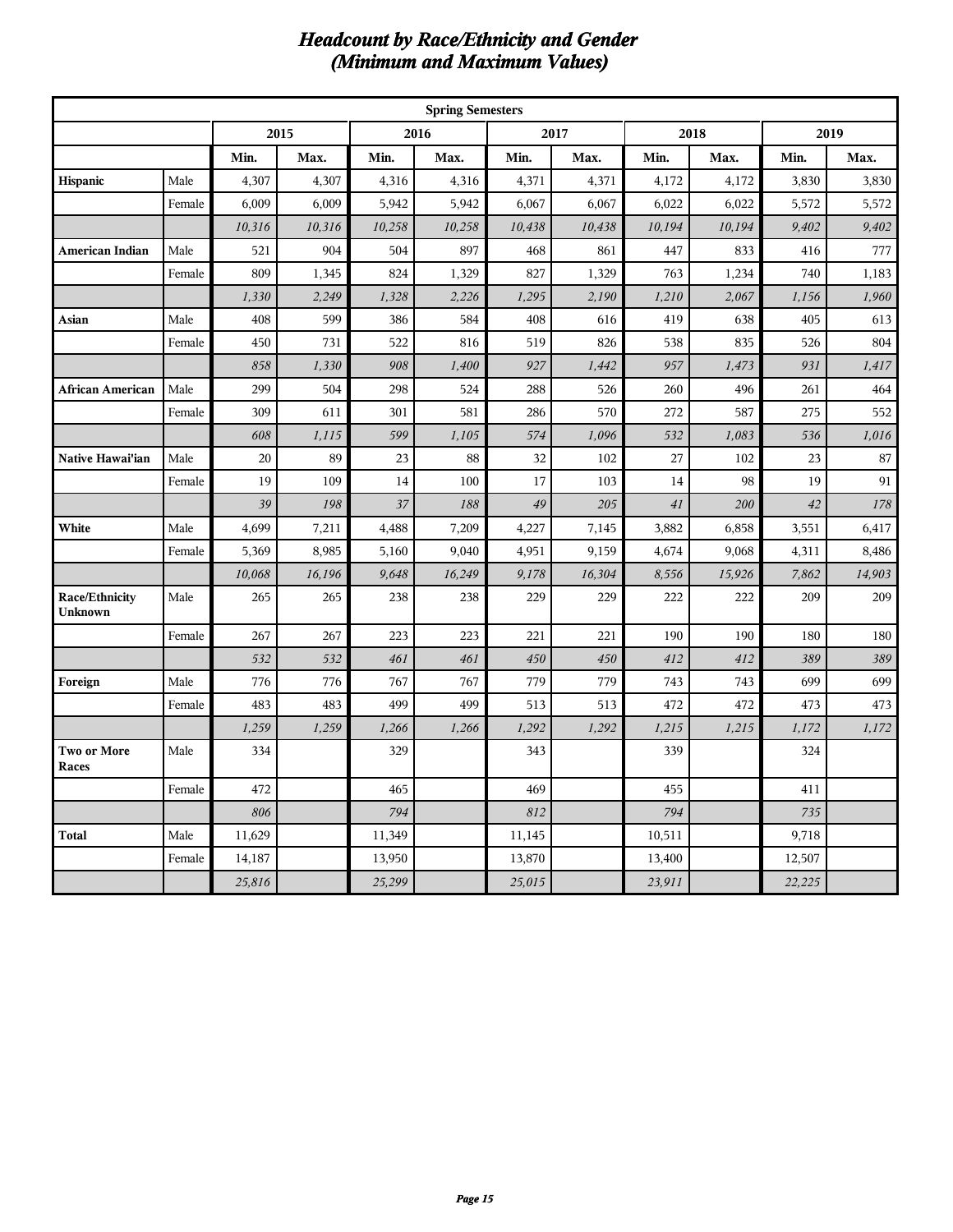# Spring 2019 Headcount by States

Albuquerque Campus-Based on Original Residence

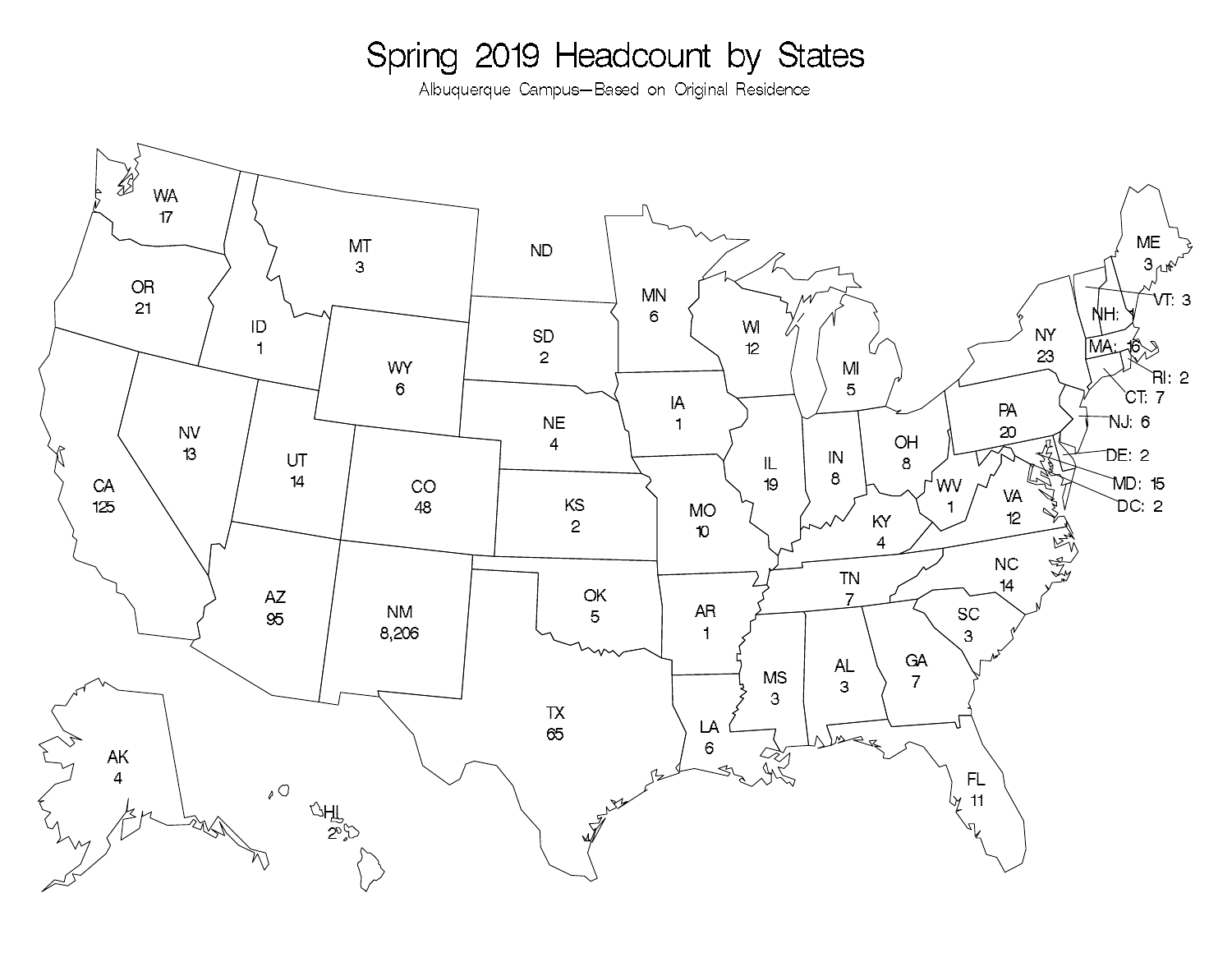Albuquerque Campus

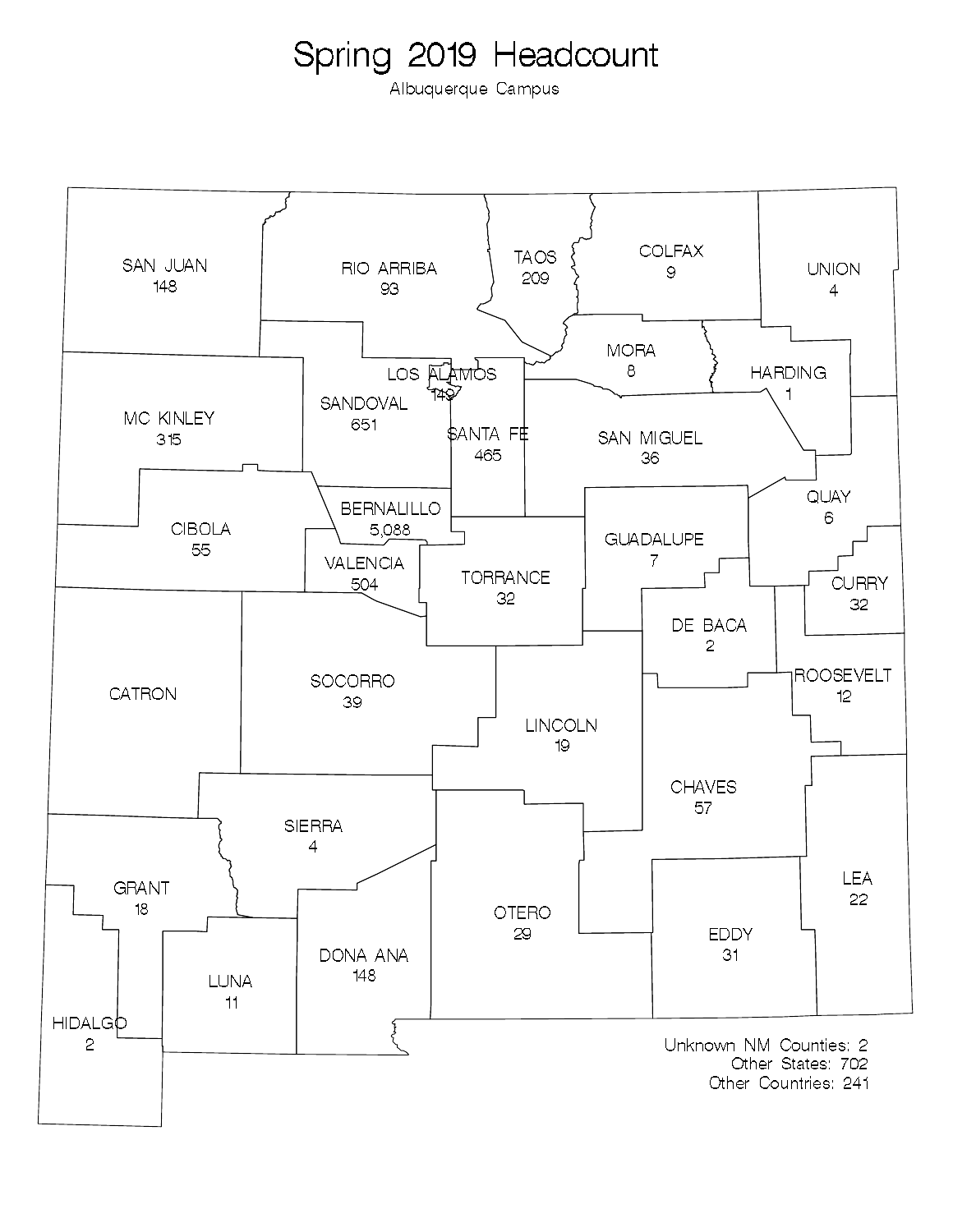#### *Branches As of Census Date, February 8, 2019*

# *Headcount, Student Credit Hours, FTE*

| <b>Spring Semesters</b>           |          |          |          |          |          |                  |                  |  |  |  |
|-----------------------------------|----------|----------|----------|----------|----------|------------------|------------------|--|--|--|
|                                   | 2015     | 2016     | 2017     | 2018     | 2019     | 1 Year<br>Change | 5 Year<br>Change |  |  |  |
| Gallup Branch                     |          |          |          |          |          |                  |                  |  |  |  |
| Headcount                         | 2,276    | 2,312    | 2,187    | 1,950    | 2,079    | 6.62%            | $-8.66%$         |  |  |  |
| <b>Student Credit Hours (SCH)</b> | 22,213   | 22,641   | 20,998   | 18,761   | 19,475   | 3.81%            | $-12.33%$        |  |  |  |
| <b>Full Time Equivalent (FTE)</b> | 1,482.62 | 1,510.77 | 1,401.87 | 1,252.42 | 1,299.78 | 3.78%            | $-12.33%$        |  |  |  |
| Los Alamos Branch                 |          |          |          |          |          |                  |                  |  |  |  |
| Headcount                         | 1,009    | 1,114    | 1,128    | 1,151    | 1,146    | $-0.43%$         | 13.58%           |  |  |  |
| <b>Student Credit Hours (SCH)</b> | 5,660    | 5,980    | 6,043    | 6,056    | 5,813    | $-4.01%$         | 2.70%            |  |  |  |
| <b>Full Time Equivalent (FTE)</b> | 379.92   | 400.35   | 403.87   | 405.50   | 388.73   | $-4.13%$         | 2.32%            |  |  |  |
| Valencia Branch                   |          |          |          |          |          |                  |                  |  |  |  |
| Headcount                         | 2,404    | 2,377    | 2,341    | 2,331    | 2,349    | 0.77%            | $-2.29%$         |  |  |  |
| <b>Student Credit Hours (SCH)</b> | 17,498   | 16,868   | 16,018   | 15,712   | 14,802   | $-5.79%$         | $-15.41%$        |  |  |  |
| <b>Full Time Equivalent (FTE)</b> | 1,167.85 | 1,125.07 | 1,069.62 | 1,049.40 | 989.75   | $-5.68%$         | $-15.25%$        |  |  |  |
| Taos Branch                       |          |          |          |          |          |                  |                  |  |  |  |
| Headcount                         | 1,607    | 1,556    | 1,459    | 1,272    | 1,178    | $-7.39%$         | $-26.70%$        |  |  |  |
| <b>Student Credit Hours (SCH)</b> | 12,381   | 11,422   | 10,479   | 8,847    | 8,228    | $-7.00%$         | $-33.54%$        |  |  |  |
| <b>Full Time Equivalent (FTE)</b> | 831.40   | 768.93   | 706.40   | 594.90   | 554.52   | $-6.79%$         | $-33.30%$        |  |  |  |
| <b>Branch Totals</b>              |          |          |          |          |          |                  |                  |  |  |  |
| Headcount                         | 7,296    | 7,359    | 7,115    | 6,704    | 6,752    | 0.72%            | $-7.46%$         |  |  |  |
| <b>Student Credit Hours (SCH)</b> | 57,752   | 56,911   | 53,538   | 49,376   | 48,318   | $-2.14%$         | $-16.34%$        |  |  |  |
| <b>Full Time Equivalent (FTE)</b> | 3,861.78 | 3,805.12 | 3,581.75 | 3,302.22 | 3,232.78 | $-2.10%$         | $-16.29%$        |  |  |  |

# *Average Student Load*

| <b>Spring Semesters</b> |      |      |      |      |      |                  |                  |  |  |  |  |
|-------------------------|------|------|------|------|------|------------------|------------------|--|--|--|--|
|                         | 2015 | 2016 | 2017 | 2018 | 2019 | 1 Year<br>Change | 5 Year<br>Change |  |  |  |  |
| Gallup Branch           | 9.76 | 9.79 | 9.60 | 9.62 | 9.37 | $-2.64%$         | $-4.02%$         |  |  |  |  |
| Los Alamos Branch       | 5.61 | 5.37 | 5.36 | 5.26 | 5.07 | $-3.59\%$        | $-9.57%$         |  |  |  |  |
| Valencia Branch         | 7.28 | 7.10 | 6.84 | 6.74 | 6.30 | $-6.51%$         | $-13.43%$        |  |  |  |  |
| Taos Branch             | 7.70 | 7.34 | 7.18 | 6.96 | 6.98 | 0.42%            | $-9.34%$         |  |  |  |  |
| <b>Branch Totals</b>    | 7.92 | 7.73 | 7.52 | 7.37 | 7.16 | $-2.84%$         | $-9.59%$         |  |  |  |  |

# *Average Student Age*

| <b>Spring Semesters</b> |       |       |       |       |       |                  |                  |  |  |  |  |
|-------------------------|-------|-------|-------|-------|-------|------------------|------------------|--|--|--|--|
|                         | 2015  | 2016  | 2017  | 2018  | 2019  | 1 Year<br>Change | 5 Year<br>Change |  |  |  |  |
| Gallup Branch           | 26.62 | 26.60 | 26.30 | 26.73 | 25.29 | $-5.36\%$        | $-4.97\%$        |  |  |  |  |
| Los Alamos Branch       | 25.91 | 25.74 | 24.85 | 24.03 | 25.14 | 4.61%            | $-2.99\%$        |  |  |  |  |
| Valencia Branch         | 24.27 | 23.44 | 23.15 | 22.76 | 22.88 | 0.50%            | $-5.73%$         |  |  |  |  |
| Taos Branch             | 31.25 | 30.67 | 29.66 | 28.59 | 29.26 | 2.33%            | $-6.37%$         |  |  |  |  |
| <b>Branch Totals</b>    | 26.77 | 26.31 | 25.72 | 25.24 | 25.12 | $-0.48%$         | $-6.16%$         |  |  |  |  |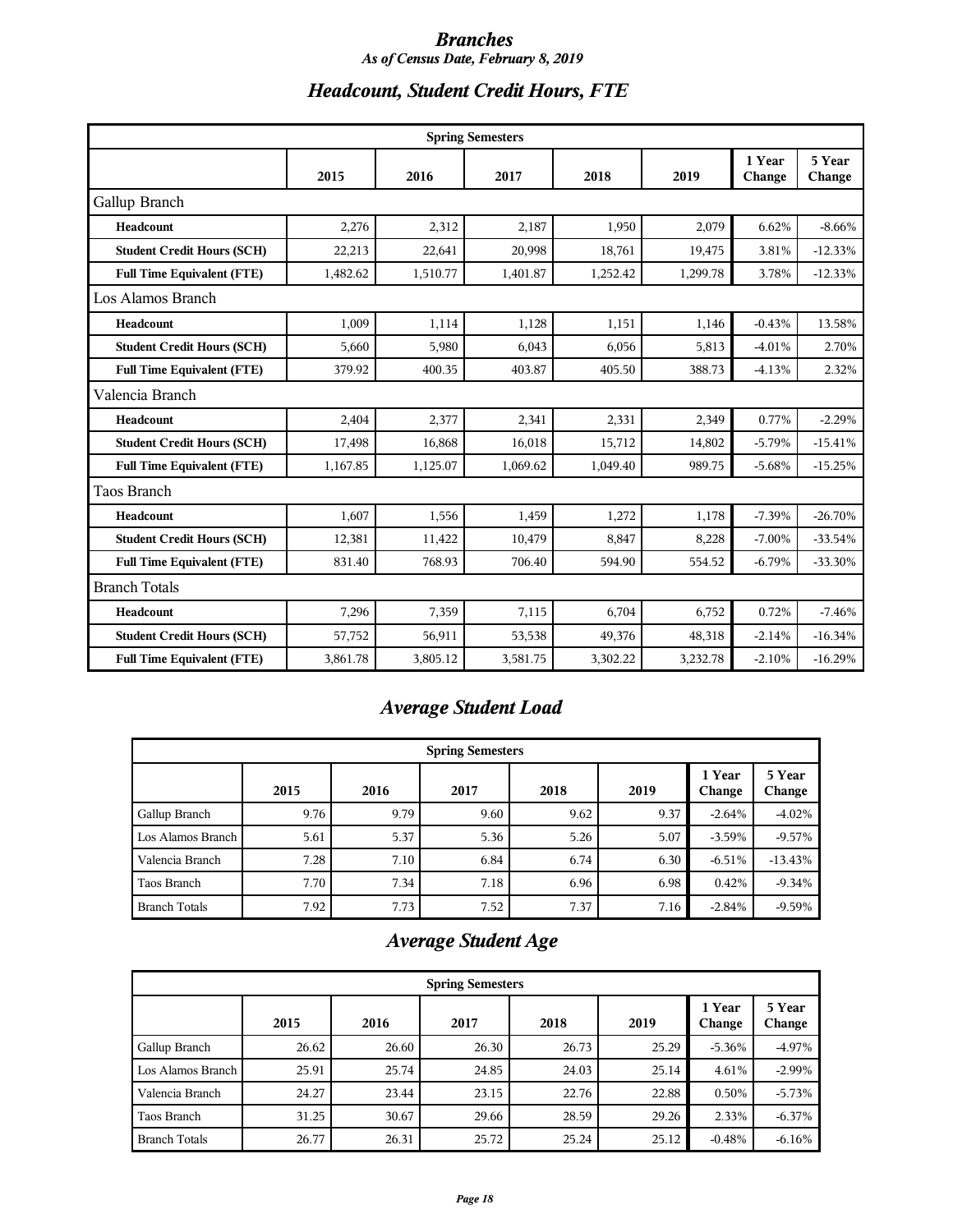#### *Branches Full-Time, Part-Time*

| <b>Spring Semesters</b> |       |       |       |       |       |                  |                  |  |  |  |  |
|-------------------------|-------|-------|-------|-------|-------|------------------|------------------|--|--|--|--|
|                         | 2015  | 2016  | 2017  | 2018  | 2019  | 1 Year<br>Change | 5 Year<br>Change |  |  |  |  |
| Gallup Branch           |       |       |       |       |       |                  |                  |  |  |  |  |
| <b>Full Time</b>        | 1,027 | 1,073 | 969   | 854   | 860   | 0.70%            | $-16.26%$        |  |  |  |  |
| Part Time               | 1,249 | 1,239 | 1,218 | 1,096 | 1,219 | 11.22%           | $-2.40%$         |  |  |  |  |
|                         | 2,276 | 2,312 | 2,187 | 1,950 | 2,079 | 6.62%            | $-8.66%$         |  |  |  |  |
| Los Alamos Branch       |       |       |       |       |       |                  |                  |  |  |  |  |
| <b>Full Time</b>        | 156   | 155   | 153   | 153   | 123   | $-19.61%$        | $-21.15%$        |  |  |  |  |
| Part Time               | 853   | 959   | 975   | 998   | 1,023 | 2.51%            | 19.93%           |  |  |  |  |
|                         | 1,009 | 1,114 | 1,128 | 1,151 | 1,146 | $-0.43%$         | 13.58%           |  |  |  |  |
| Valencia Branch         |       |       |       |       |       |                  |                  |  |  |  |  |
| <b>Full Time</b>        | 726   | 660   | 576   | 572   | 482   | $-15.73%$        | $-33.61%$        |  |  |  |  |
| Part Time               | 1,678 | 1,717 | 1,765 | 1,759 | 1,867 | 6.14%            | 11.26%           |  |  |  |  |
|                         | 2,404 | 2,377 | 2,341 | 2,331 | 2,349 | 0.77%            | $-2.29%$         |  |  |  |  |
| Taos Branch             |       |       |       |       |       |                  |                  |  |  |  |  |
| <b>Full Time</b>        | 479   | 426   | 379   | 265   | 285   | 7.55%            | -40.50%          |  |  |  |  |
| Part Time               | 1,128 | 1,130 | 1,080 | 1,007 | 893   | $-11.32%$        | $-20.83%$        |  |  |  |  |
|                         | 1,607 | 1,556 | 1,459 | 1,272 | 1,178 | $-7.39%$         | $-26.70%$        |  |  |  |  |

#### *Gender*

| <b>Spring Semesters</b> |       |       |       |       |       |                  |                  |  |  |  |
|-------------------------|-------|-------|-------|-------|-------|------------------|------------------|--|--|--|
|                         | 2015  | 2016  | 2017  | 2018  | 2019  | 1 Year<br>Change | 5 Year<br>Change |  |  |  |
| Gallup Branch           |       |       |       |       |       |                  |                  |  |  |  |
| Female                  | 1,430 | 1,437 | 1,334 | 1,238 | 1,300 | 5.01%            | $-9.09%$         |  |  |  |
| Male                    | 846   | 875   | 853   | 712   | 779   | 9.41%            | $-7.92%$         |  |  |  |
|                         | 2,276 | 2,312 | 2,187 | 1,950 | 2,079 | 6.62%            | $-8.66%$         |  |  |  |
| Los Alamos Branch       |       |       |       |       |       |                  |                  |  |  |  |
| Female                  | 556   | 645   | 639   | 688   | 648   | $-5.81%$         | 16.55%           |  |  |  |
| Male                    | 453   | 469   | 489   | 463   | 498   | 7.56%            | 9.93%            |  |  |  |
|                         | 1,009 | 1,114 | 1,128 | 1,151 | 1,146 | $-0.43%$         | 13.58%           |  |  |  |
| Valencia Branch         |       |       |       |       |       |                  |                  |  |  |  |
| Female                  | 1,533 | 1,524 | 1,476 | 1,444 | 1,508 | 4.43%            | $-1.63%$         |  |  |  |
| Male                    | 871   | 853   | 865   | 887   | 841   | $-5.19%$         | $-3.44%$         |  |  |  |
|                         | 2,404 | 2,377 | 2,341 | 2,331 | 2,349 | 0.77%            | $-2.29%$         |  |  |  |
| Taos Branch             |       |       |       |       |       |                  |                  |  |  |  |
| Female                  | 932   | 942   | 909   | 789   | 746   | $-5.45%$         | $-19.96%$        |  |  |  |
| Male                    | 675   | 614   | 550   | 483   | 432   | $-10.56%$        | $-36.00\%$       |  |  |  |
|                         | 1,607 | 1,556 | 1,459 | 1,272 | 1,178 | $-7.39%$         | $-26.70%$        |  |  |  |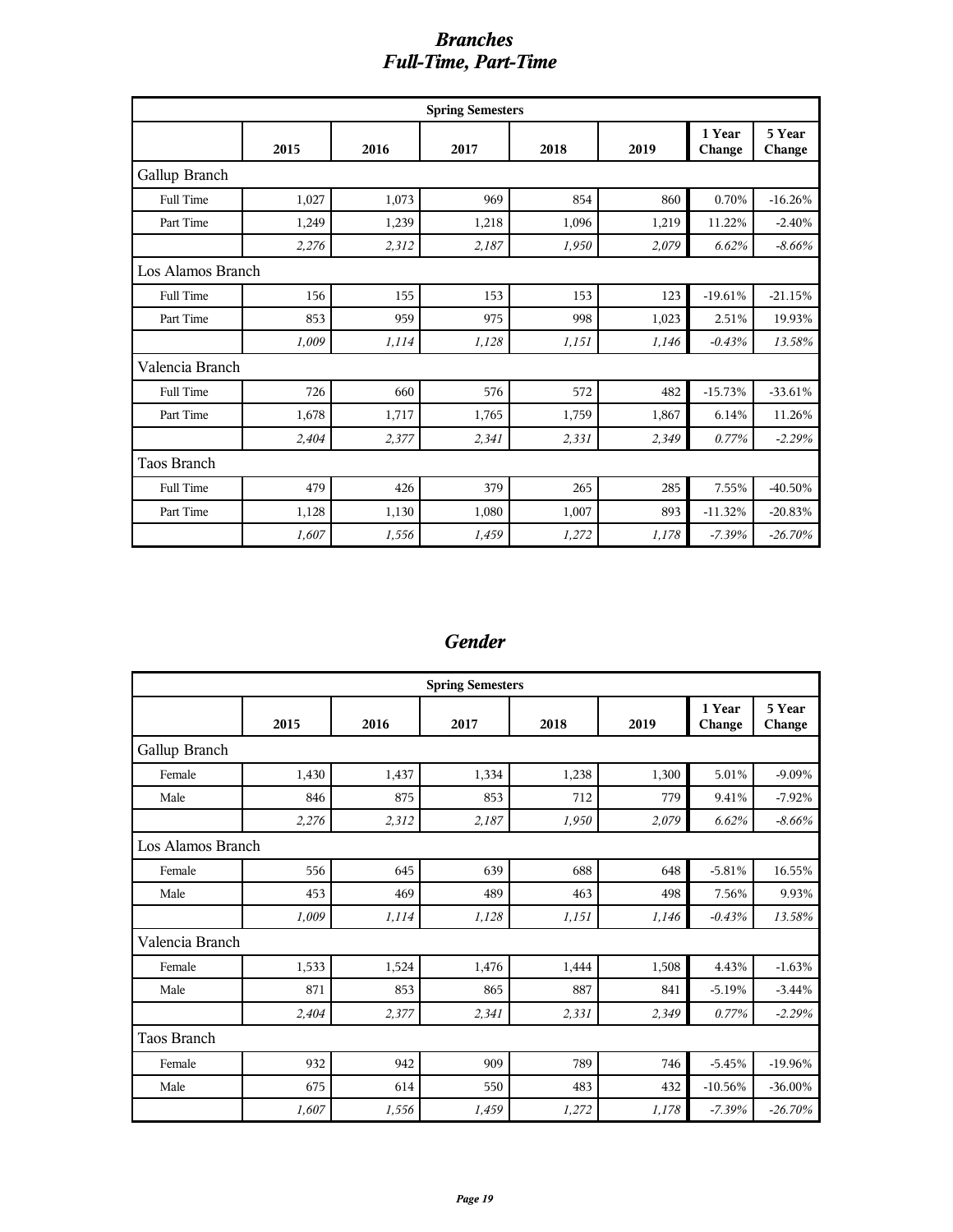#### *Branches Headcount by Gender and Load*

| <b>Spring Semesters</b> |                  |       |       |       |       |       |                  |                  |  |
|-------------------------|------------------|-------|-------|-------|-------|-------|------------------|------------------|--|
|                         |                  | 2015  | 2016  | 2017  | 2018  | 2019  | 1 Year<br>Change | 5 Year<br>Change |  |
| Gallup Branch           |                  |       |       |       |       |       |                  |                  |  |
| Female                  | Full Time        | 641   | 650   | 584   | 539   | 539   | 0.00%            | $-15.91%$        |  |
|                         | Part Time        | 789   | 787   | 750   | 699   | 761   | 8.87%            | $-3.55%$         |  |
|                         | Total            | 1,430 | 1,437 | 1,334 | 1,238 | 1,300 | 5.01%            | $-9.09%$         |  |
| Male                    | Full Time        | 386   | 423   | 385   | 315   | 321   | 1.90%            | $-16.84%$        |  |
|                         | Part Time        | 460   | 452   | 468   | 397   | 458   | 15.37%           | $-0.43%$         |  |
|                         | Total            | 846   | 875   | 853   | 712   | 779   | 9.41%            | $-7.92\%$        |  |
|                         |                  | 2,276 | 2,312 | 2,187 | 1,950 | 2,079 | 6.62%            | $-8.66%$         |  |
| Los Alamos Branch       |                  |       |       |       |       |       |                  |                  |  |
| Female                  | Full Time        | 73    | 74    | 78    | 78    | 62    | $-20.51%$        | $-15.07%$        |  |
|                         | Part Time        | 483   | 571   | 561   | 610   | 586   | $-3.93%$         | 21.33%           |  |
|                         | Total            | 556   | 645   | 639   | 688   | 648   | $-5.81%$         | 16.55%           |  |
| Male                    | Full Time        | 83    | 81    | 75    | 75    | 61    | $-18.67%$        | $-26.51%$        |  |
|                         | Part Time        | 370   | 388   | 414   | 388   | 437   | 12.63%           | 18.11%           |  |
|                         | Total            | 453   | 469   | 489   | 463   | 498   | 7.56%            | 9.93%            |  |
|                         |                  | 1,009 | 1,114 | 1,128 | 1,151 | 1,146 | $-0.43%$         | 13.58%           |  |
| Valencia Branch         |                  |       |       |       |       |       |                  |                  |  |
| Female                  | <b>Full Time</b> | 452   | 405   | 360   | 359   | 311   | $-13.37%$        | $-31.19%$        |  |
|                         | Part Time        | 1,081 | 1,119 | 1,116 | 1,085 | 1,197 | 10.32%           | 10.73%           |  |
|                         | Total            | 1,533 | 1,524 | 1,476 | 1,444 | 1,508 | 4.43%            | $-1.63%$         |  |
| Male                    | Full Time        | 274   | 255   | 216   | 213   | 171   | $-19.72%$        | $-37.59%$        |  |
|                         | Part Time        | 597   | 598   | 649   | 674   | 670   | $-0.59%$         | 12.23%           |  |
|                         | Total            | 871   | 853   | 865   | 887   | 841   | $-5.19%$         | $-3.44%$         |  |
|                         |                  | 2,404 | 2,377 | 2,341 | 2,331 | 2,349 | 0.77%            | $-2.29%$         |  |
| <b>Taos Branch</b>      |                  |       |       |       |       |       |                  |                  |  |
| Female                  | Full Time        | 271   | 243   | 228   | 154   | 174   | 12.99%           | $-35.79%$        |  |
|                         | Part Time        | 661   | 699   | 681   | 635   | 572   | $-9.92%$         | $-13.46\%$       |  |
|                         | Total            | 932   | 942   | 909   | 789   | 746   | $-5.45%$         | $-19.96%$        |  |
| Male                    | Full Time        | 208   | 183   | 151   | 111   | 111   | $0.00\%$         | -46.63%          |  |
|                         | Part Time        | 467   | 431   | 399   | 372   | 321   | $-13.71%$        | -31.26%          |  |
|                         | Total            | 675   | 614   | 550   | 483   | 432   | $-10.56\%$       | -36.00%          |  |
|                         |                  | 1,607 | 1,556 | 1,459 | 1,272 | 1,178 | $-7.39%$         | $-26.70%$        |  |
| <b>Branch Totals</b>    |                  |       |       |       |       |       |                  |                  |  |
| Female                  | Full Time        | 1,437 | 1,372 | 1,250 | 1,130 | 1,086 | $-3.89%$         | $-24.43%$        |  |
|                         | Part Time        | 3,014 | 3,176 | 3,108 | 3,029 | 3,116 | 2.87%            | 3.38%            |  |
|                         | Total            | 4,451 | 4,548 | 4,358 | 4,159 | 4,202 | 1.03%            | $-5.59%$         |  |
| Male                    | Full Time        | 951   | 942   | 827   | 714   | 664   | $-7.00\%$        | -30.18%          |  |
|                         | Part Time        | 1,894 | 1,869 | 1,930 | 1,831 | 1,886 | 3.00%            | $-0.42%$         |  |
|                         | Total            | 2,845 | 2,811 | 2,757 | 2,545 | 2,550 | 0.20%            | -10.37%          |  |
|                         |                  | 7,296 | 7,359 | 7,115 | 6,704 | 6,752 | 0.72%            | $-7.46%$         |  |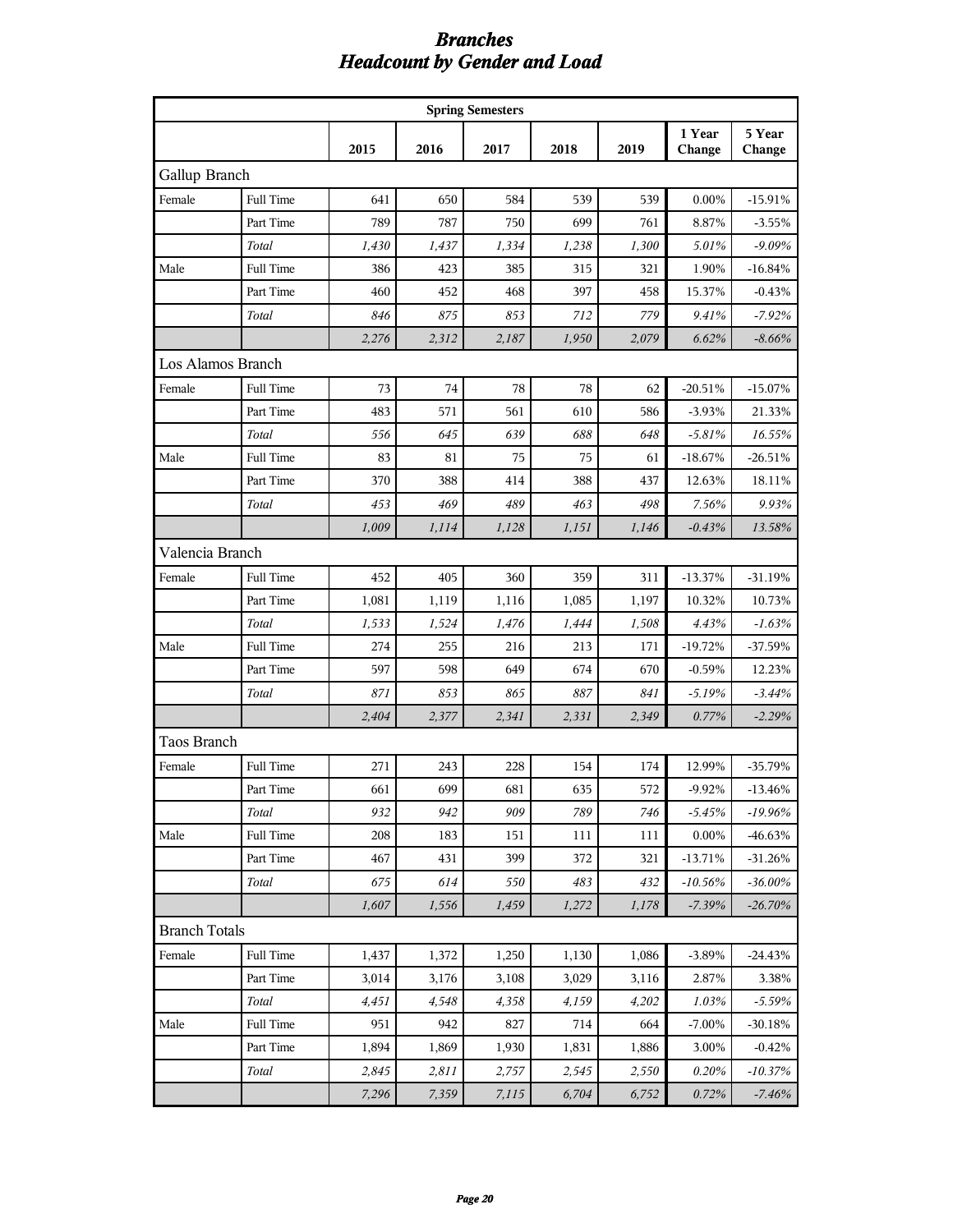#### *Branches Enrollment Status*

| <b>Spring Semesters</b> |              |                |                |                |        |                  |                  |  |  |
|-------------------------|--------------|----------------|----------------|----------------|--------|------------------|------------------|--|--|
|                         | 2015         | 2016           | 2017           | 2018           | 2019   | 1 Year<br>Change | 5 Year<br>Change |  |  |
| Gallup Branch           |              |                |                |                |        |                  |                  |  |  |
| <b>New Freshmen</b>     | 432          | 490            | 451            | 406            | 590    | 45.32%           | 36.57%           |  |  |
| Returning               | 1,490        | 1,473          | 1,547          | 1,246          | 1,237  | $-0.72%$         | $-16.98%$        |  |  |
| <b>Readmit</b>          | 285          | 291            | 137            | 250            | 193    | $-22.80%$        | $-32.28%$        |  |  |
| <b>Transfers</b>        | 68           | 56             | 50             | 47             | 58     | 23.40%           | $-14.71%$        |  |  |
| <b>New Non-Degree</b>   | 1            | $\overline{c}$ | $\overline{2}$ | 1              | 1      | 0.00%            | 0.00%            |  |  |
| <b>Campus Total</b>     | 2,276        | 2,312          | 2,187          | 1,950          | 2,079  | 6.62%            | $-8.66%$         |  |  |
| Los Alamos Branch       |              |                |                |                |        |                  |                  |  |  |
| <b>New Freshmen</b>     | 294          | 292            | 324            | 402            | 320    | $-20.40%$        | 8.84%            |  |  |
| Returning               | 564          | 680            | 708            | 612            | 666    | 8.82%            | 18.09%           |  |  |
| Readmit                 | 96           | 98             | 42             | 102            | 91     | $-10.78%$        | $-5.21%$         |  |  |
| <b>Transfers</b>        | 54           | 40             | 54             | 32             | 66     | 106.3%           | 22.22%           |  |  |
| <b>New Non-Degree</b>   | 1            | 4              |                | 3              | 3      | $0.00\%$         | 200.0%           |  |  |
| <b>Campus Total</b>     | 1,009        | 1,114          | 1,128          | 1,151          | 1,146  | $-0.43%$         | 13.58%           |  |  |
| Valencia Branch         |              |                |                |                |        |                  |                  |  |  |
| <b>New Freshmen</b>     | 943          | 939            | 1,006          | 1,071          | 1,042  | $-2.71%$         | 10.50%           |  |  |
| Returning               | 1,254        | 1,224          | 1,206          | 1,076          | 1,137  | 5.67%            | $-9.33%$         |  |  |
| <b>Readmit</b>          | 152          | 153            | 87             | 148            | 138    | $-6.76%$         | $-9.21%$         |  |  |
| <b>Transfers</b>        | 54           | 60             | 40             | 32             | 29     | $-9.38%$         | $-46.30\%$       |  |  |
| <b>New Non-Degree</b>   | $\mathbf{1}$ | $\mathbf{1}$   | $\overline{c}$ | $\overline{4}$ | 3      | $-25.00\%$       | 200.0%           |  |  |
| <b>Campus Total</b>     | 2,404        | 2,377          | 2,341          | 2,331          | 2,349  | 0.77%            | $-2.29%$         |  |  |
| Taos Branch             |              |                |                |                |        |                  |                  |  |  |
| <b>New Freshmen</b>     | 546          | 561            | 513            | 498            | 415    | $-16.67%$        | $-23.99%$        |  |  |
| Returning               | 799          | 766            | 761            | 573            | 577    | 0.70%            | $-27.78%$        |  |  |
| Readmit                 | 214          | 186            | 123            | 153            | 128    | $-16.34%$        | $-40.19%$        |  |  |
| <b>Transfers</b>        | 44           | 34             | 44             | 41             | 42     | 2.44%            | $-4.55%$         |  |  |
| New Non-Degree          | $\Delta$     | 9              | 18             | $\sqrt{ }$     | $16\,$ | 128.6%           | $300.0\%$        |  |  |
| <b>Campus Total</b>     | 1,607        | 1,556          | 1,459          | 1,272          | 1,178  | $-7.39%$         | $-26.70%$        |  |  |
| <b>Branch Totals</b>    |              |                |                |                |        |                  |                  |  |  |
| New Freshmen            | 2,215        | 2,282          | 2,294          | 2,377          | 2,367  | $-0.42%$         | 6.86%            |  |  |
| Returning               | 4,107        | 4,143          | 4,222          | 3,507          | 3,617  | 3.14%            | $-11.93%$        |  |  |
| Readmit                 | 747          | 728            | 389            | 653            | 550    | $-15.77%$        | $-26.37%$        |  |  |
| <b>Transfers</b>        | 220          | 190            | 188            | 152            | 195    | 28.29%           | $-11.36\%$       |  |  |
| <b>New Non-Degree</b>   | 7            | 16             | $22\,$         | 15             | 23     | 53.33%           | 228.6%           |  |  |
| <b>Campus Total</b>     | 7,296        | 7,359          | 7,115          | 6,704          | 6,752  | 0.72%            | $-7.46%$         |  |  |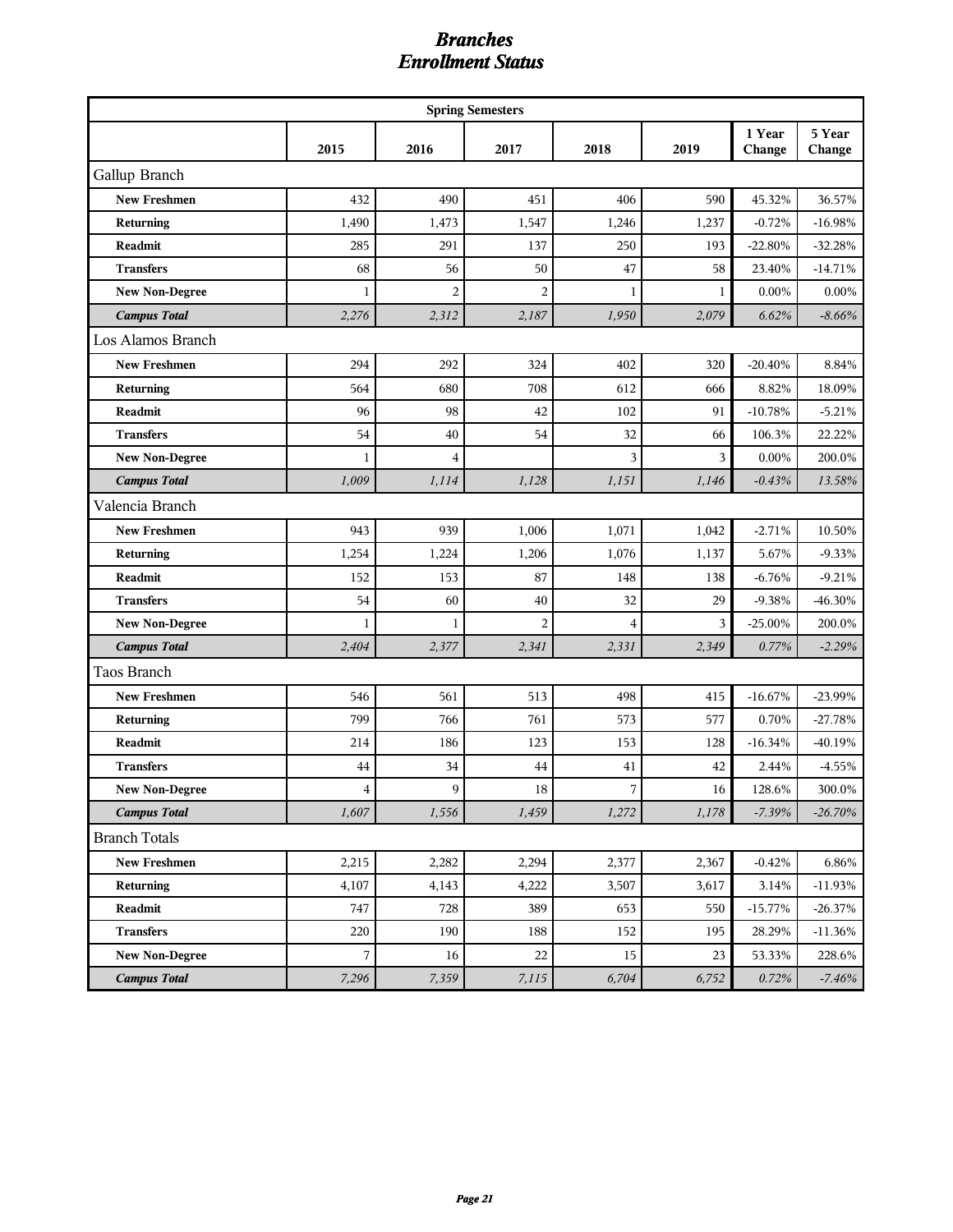### *Branches Headcount by Race/Ethnicity and Gender(Minimum and Maximum Values)*

| <b>Spring Semesters</b>       |                |                |                |         |                |         |         |         |                |              |
|-------------------------------|----------------|----------------|----------------|---------|----------------|---------|---------|---------|----------------|--------------|
|                               |                | 2015           | 2016           |         | 2017           |         | 2018    |         | 2019           |              |
|                               | Minimum        | Maximum        | Minimum        | Maximum | Minimum        | Maximum | Minimum | Maximum | Minimum        | Maximum      |
| Gallup Branch                 |                |                |                |         |                |         |         |         |                |              |
| Hispanic                      | 280            | 280            | 311            | 311     | 319            | 319     | 289     | 289     | 382            | 382          |
| American Indian               | 1,750          | 1,849          | 1,730          | 1,847   | 1,569          | 1,686   | 1,389   | 1,480   | 1,326          | 1,449        |
| Asian                         | 15             | 27             | 21             | 30      | 35             | 40      | 43      | 52      | 55             | 65           |
| <b>African American</b>       | 7              | 30             | 14             | 30      | 10             | 22      | 12      | 27      | 13             | 33           |
| <b>Native Hawai'ian</b>       | 3              | 9              | $\mathbf{1}$   | 7       | 3              | 9       | 5       | 10      | $\overline{4}$ | 16           |
| White                         | 156            | 272            | 155            | 307     | 153            | 308     | 133     | 267     | 179            | 385          |
| <b>Race/Ethnicity Unknown</b> | 15             | 15             | 21             | 21      | 38             | 38      | 26      | 26      | 36             | 36           |
| Foreign                       | 6              | 6              | 12             | 12      | 14             | 14      | 16      | 16      | 26             | 26           |
| <b>Two or More Races</b>      | 44             |                | 47             |         | 46             |         | 37      |         | 58             |              |
| <b>Total</b>                  | 2,276          |                | 2,312          |         | 2,187          |         | 1,950   |         | 2,079          |              |
| Los Alamos Branch             |                |                |                |         |                |         |         |         |                |              |
| Hispanic                      | 426            | 426            | 503            | 503     | 555            | 555     | 555     | 555     | 526            | 526          |
| <b>American Indian</b>        | 44             | 71             | 47             | 83      | 53             | 80      | 69      | 97      | 70             | 111          |
| Asian                         | 26             | 35             | 32             | 50      | 27             | 35      | 23      | 32      | 25             | 41           |
| <b>African American</b>       | 15             | 28             | 16             | 31      | 16             | 31      | 11      | 24      | 15             | 28           |
| Native Hawai'ian              | 3              | $\overline{7}$ | 3              | 11      | $\overline{4}$ | 9       | 3       | 8       | 3              | 11           |
| White                         | 443            | 671            | 452            | 767     | 420            | 787     | 425     | 810     | 455            | 818          |
| <b>Race/Ethnicity Unknown</b> | 26             | 26             | 22             | 22      | 26             | 26      | 37      | 37      | 22             | 22           |
| Foreign                       | 5              | 5              | 10             | 10      | 9              | 9       | 5       | 5       | 10             | 10           |
| <b>Two or More Races</b>      | 21             |                | 29             |         | 18             |         | 23      |         | 20             |              |
| <b>Total</b>                  | 1,009          |                | 1,114          |         | 1,128          |         | 1,151   |         | 1,146          |              |
| Valencia Branch               |                |                |                |         |                |         |         |         |                |              |
| Hispanic                      | 1,525          | 1,525          | 1,536          | 1,536   | 1,488          | 1,488   | 1,507   | 1,507   | 1,523          | 1,523        |
| American Indian               | 88             | 179            | 94             | 165     | 140            | 220     | 120     | 199     | 135            | 229          |
| Asian                         | 16             | 33             | 17             | 36      | 13             | 36      | 9       | 21      | 23             | 52           |
| <b>African American</b>       | 18             | 46             | 26             | 58      | 29             | 60      | 29      | 68      | 17             | 54           |
| Native Hawai'ian              | $\overline{4}$ | 10             | $\overline{4}$ | 13      | 6              | 11      | 6       | 11      | 6              | 10           |
| White                         | 644            | 1,315          | 594            | 1,334   | 532            | 1,390   | 524     | 1,392   | 520            | 1,432        |
| <b>Race/Ethnicity Unknown</b> | 55             | 55             | 64             | 64      | 65             | 65      | 81      | 81      | 64             | 64           |
| Foreign                       | 15             | 15             | 17             | 17      | 32             | 32      | 21      | 21      | 26             | 26           |
| <b>Two or More Races</b>      | 39             |                | 25             |         | 36             |         | 34      |         | 35             |              |
| <b>Total</b>                  | 2,404          |                | 2,377          |         | 2,341          |         | 2,331   |         | 2,349          |              |
| Taos Branch                   |                |                |                |         |                |         |         |         |                |              |
| Hispanic                      | 892            | 892            | 871            | 871     | 797            | 797     | 724     | 724     | 618            | 618          |
| American Indian               | 99             | 147            | 96             | 150     | 82             | 143     | 67      | 126     | 52             | $90\text{ }$ |
| Asian                         | $\sqrt{ }$     | 21             | 12             | 24      | 14             | 30      | 10      | 25      | 9              | $18\,$       |
| <b>African American</b>       | 17             | $28\,$         | 12             | $34\,$  | 14             | $37\,$  | 12      | 31      | 11             | $26\,$       |
| Native Hawai'ian              | 3              | $\sqrt{ }$     | $\mathbf{3}$   | 9       | $\sqrt{2}$     | 5       |         | 5       |                | 9            |
| White                         | 505            | 998            | 478            | 1,025   | 478            | 1,012   | 389     | 867     | 405            | 823          |
| <b>Race/Ethnicity Unknown</b> | 40             | 40             | 41             | 41      | 36             | 36      | 39      | 39      | 53             | 53           |
| Foreign                       | 9              | $\overline{9}$ | $\,8\,$        | 8       | 6              | 6       | 6       | 6       | 8              | 8            |
| <b>Two or More Races</b>      | 35             |                | 35             |         | 30             |         | 25      |         | 22             |              |
| <b>Total</b>                  | 1,607          |                | 1,556          |         | 1,459          |         | 1,272   |         | 1,178          |              |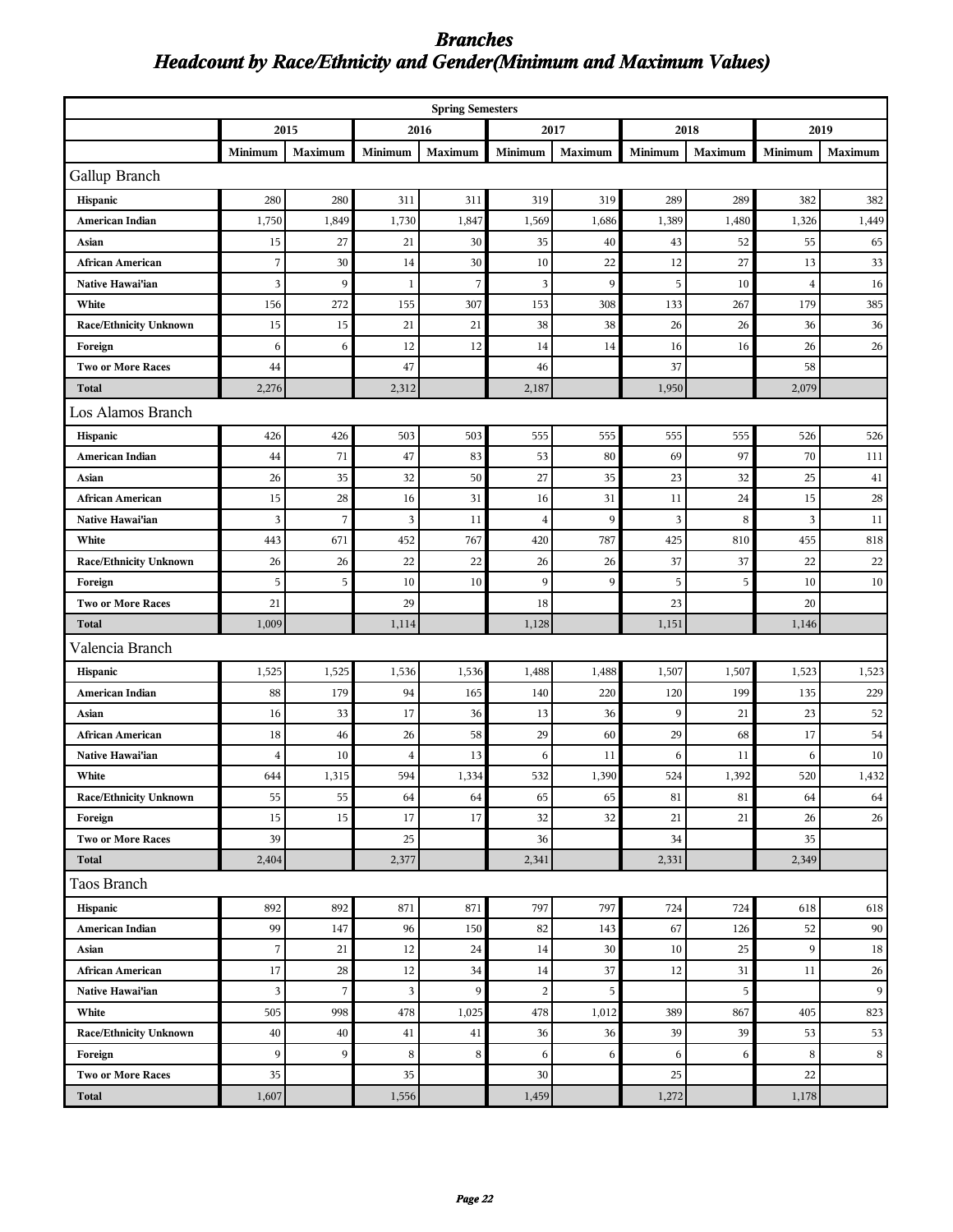Gallup Branch

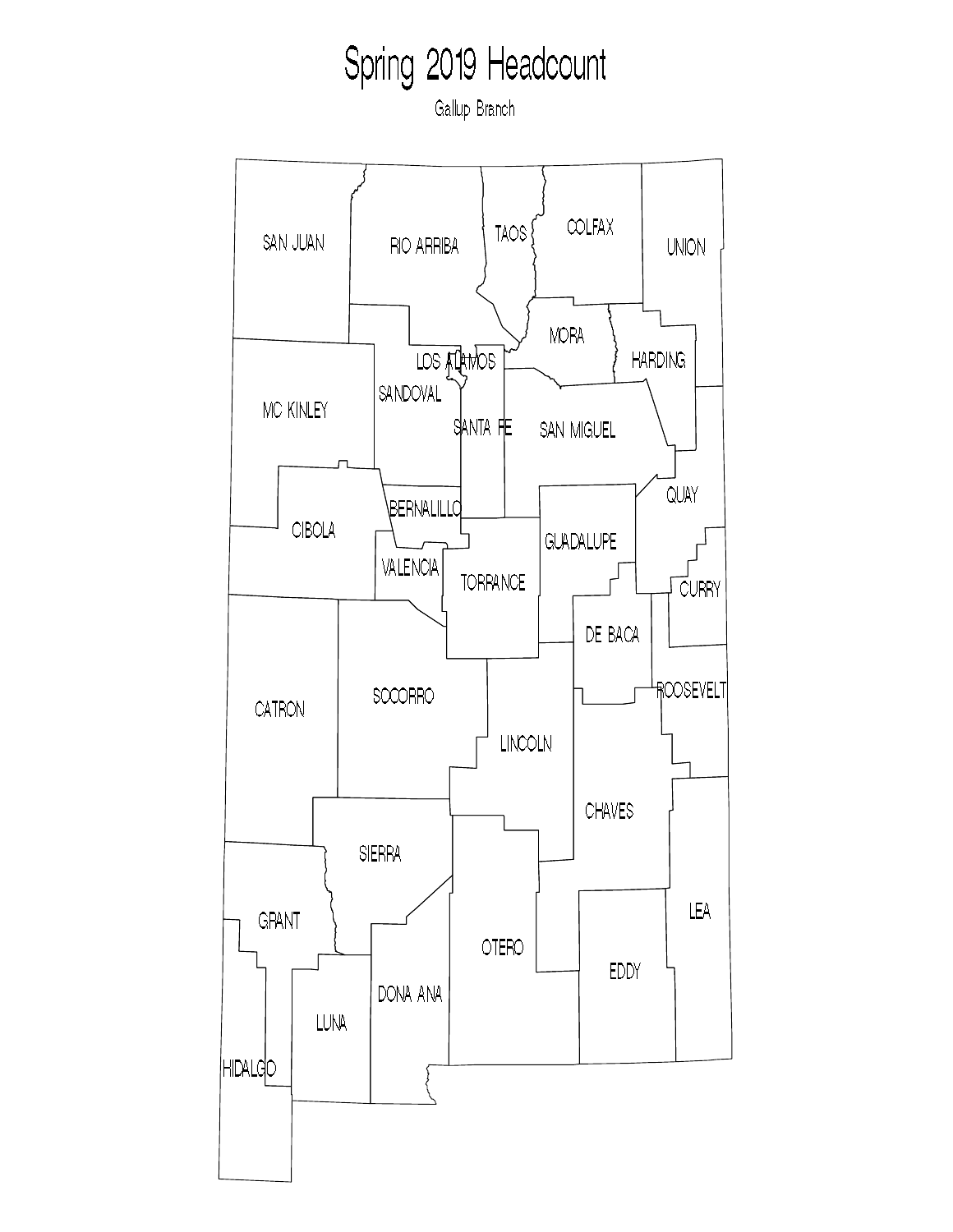Los Alamos Branch

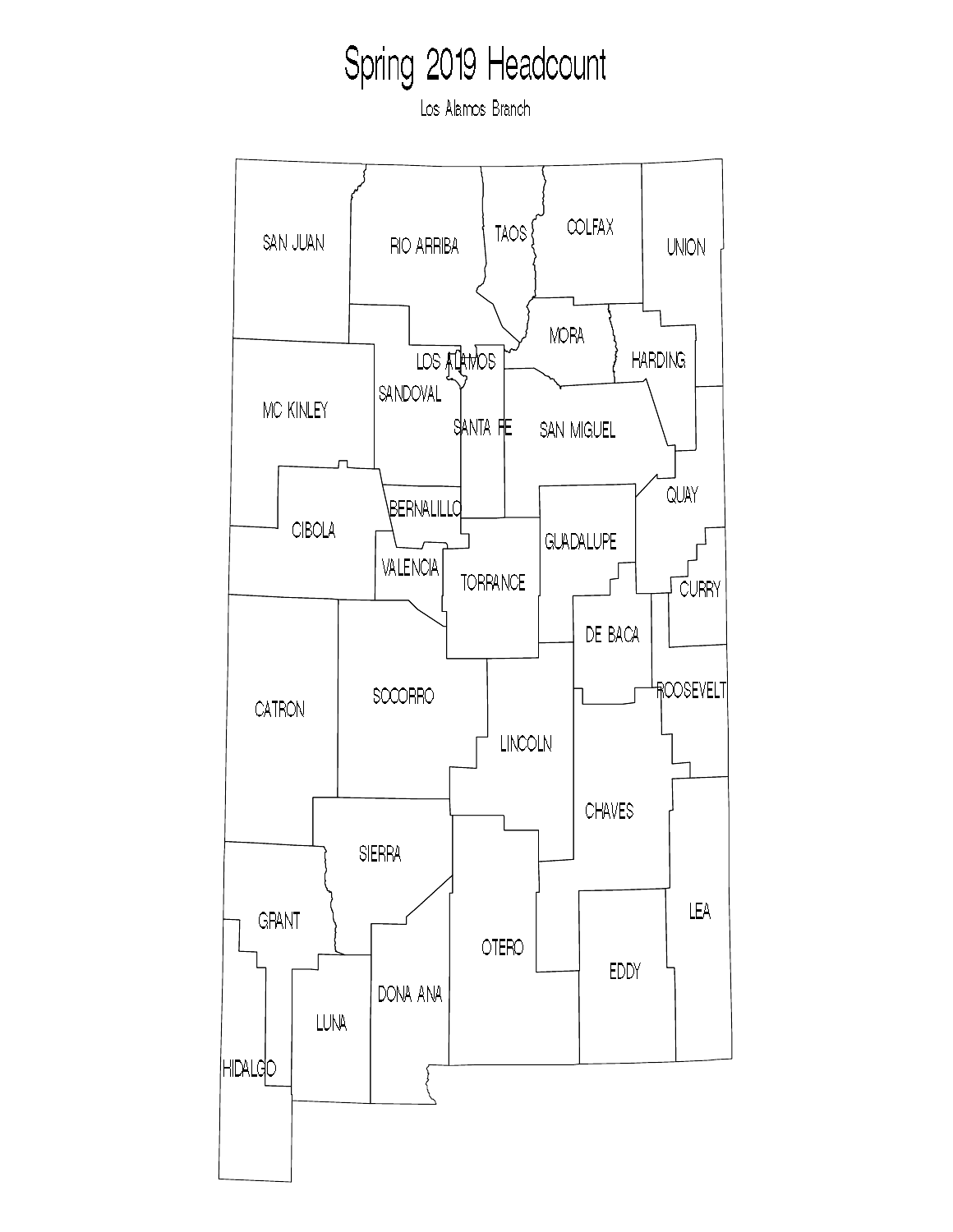Valencia Branch

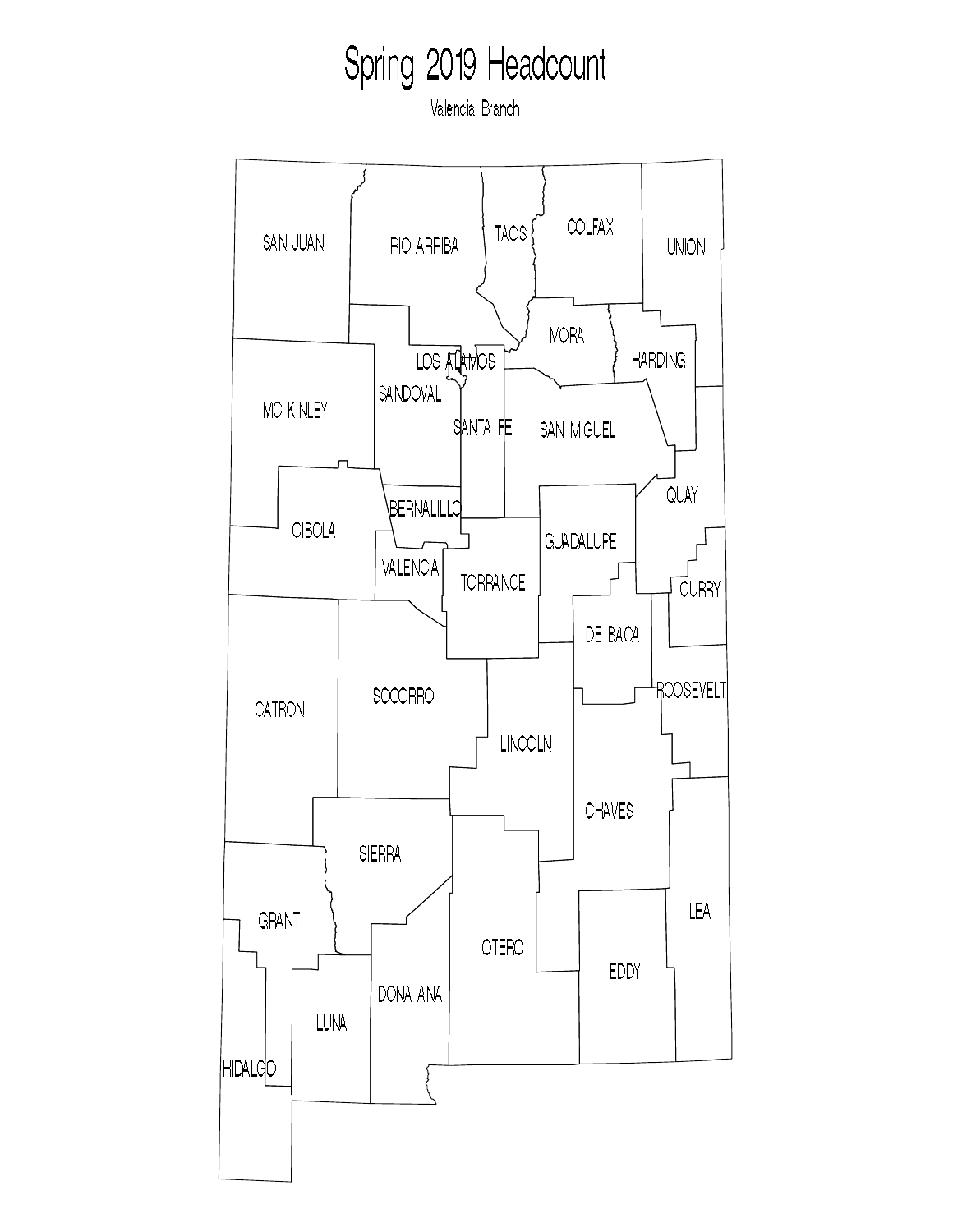Tacs Branch